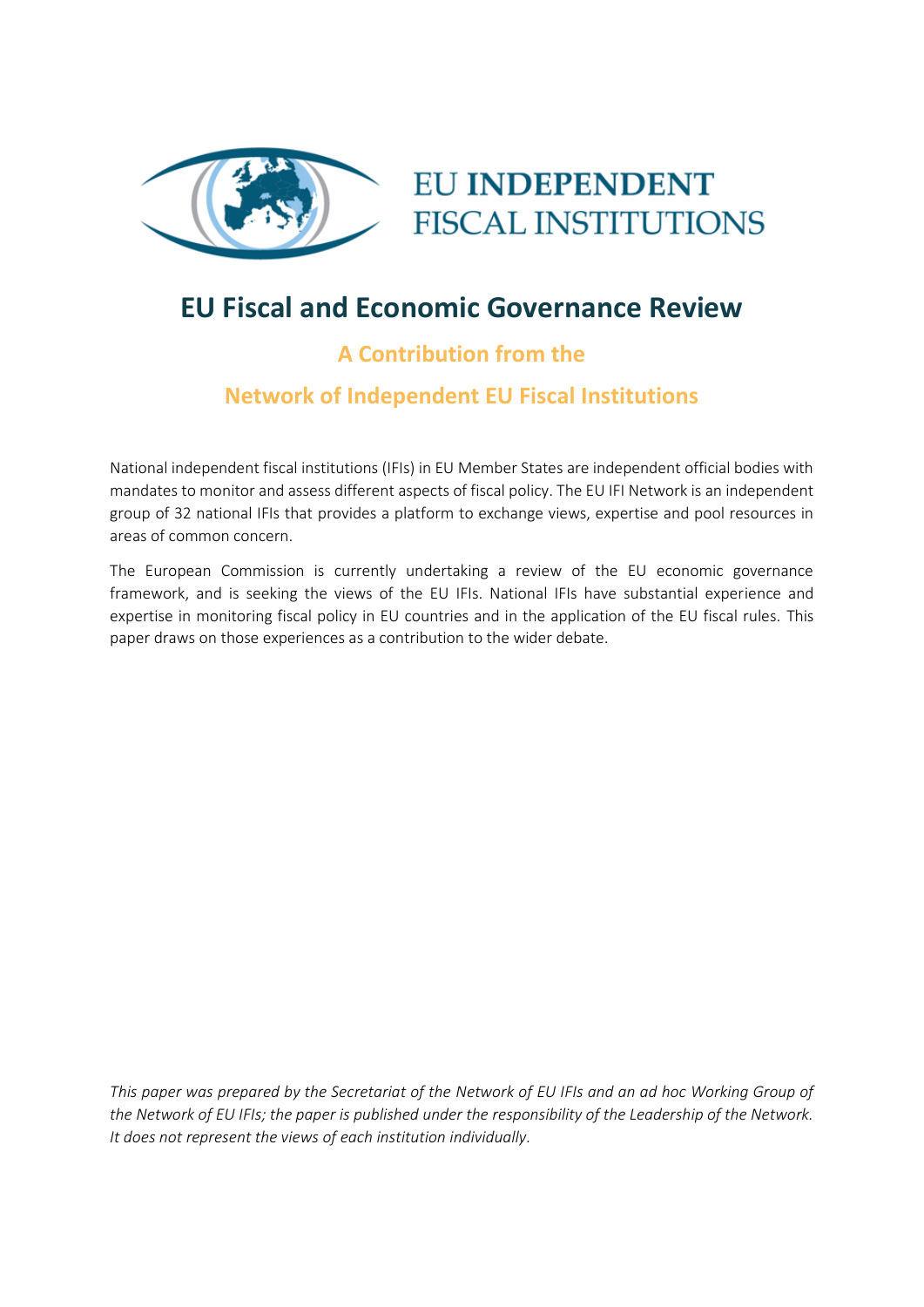### **Main messages**

- There is a need to clarify the fiscal governance framework that will be applicable as of 2023, while addressing shortcomings in the existing framework.
- The current EU governance framework suffers from three main interrelated problems: weak compliance, procyclicality and excessive complexity.
- A simple and transparent multi-year approach to enforceable numerical fiscal rules should be prioritised.
- The focus should be narrowed to fewer numerical rules, while detailed implementation should be streamlined.
- The role of national IFIs in supporting sound fiscal policy should be enhanced. National IFIs are well-placed to carry out assessments of fiscal developments and sustainability at national level, taking into account domestic economic conditions.
- There should be an obligation on the EU institutions to take these assessments into account, as an input, when taking decisions on the application of the EU fiscal framework. National IFIs should retain their independence, receive timely access to information and receive an adequate level of resources in order to continue providing the objective and well-founded assessments required.
- The effective functioning of IFIs should therefore be supported by minimum national framework standards in EU Member States. This may require a broadening of national IFI mandates in some cases.
- Fiscal rules should be supported by better data and other information.

This paper was prepared by the Secretariat of the Network of EU IFIs and an ad hoc Working Group of the Network of EU IFIs. The Secretariat was represented by Beatriz Pozo, Inna Oliinyk and Willem Pieter de Groen. The Working Group was composed by Bernhard Grossmann (Austrian Fiscal Advisory Council), Matti Okko and Mika Sainio (Finnish National Audit Office), Giorgos Ioannidis and Panagiota Koliousi (Hellenic Fiscal Council), Éric Dubois (French High Council of Public Finances), Sebastian Barnes (Irish Fiscal Council), Alexandre Lucas Cole and Flavio Padrini (Italian Parliamentary Budget Office), Bert Smid and Claudia Deijl (Netherlands Central Planning Bureau), Luka Bastiaans, Richard van Zwol and Sebastiaan van Rijswijk (Netherlands Council of State), Carlos Marinheiro and Nazaré da Costa Cabral (Portuguese Public Finance Council), Daniel Daianu (Romanian Fiscal Council), Esther Gordo and Lucia Rodriguez Munoz (Spanish Independent Authority for Fiscal Responsibility).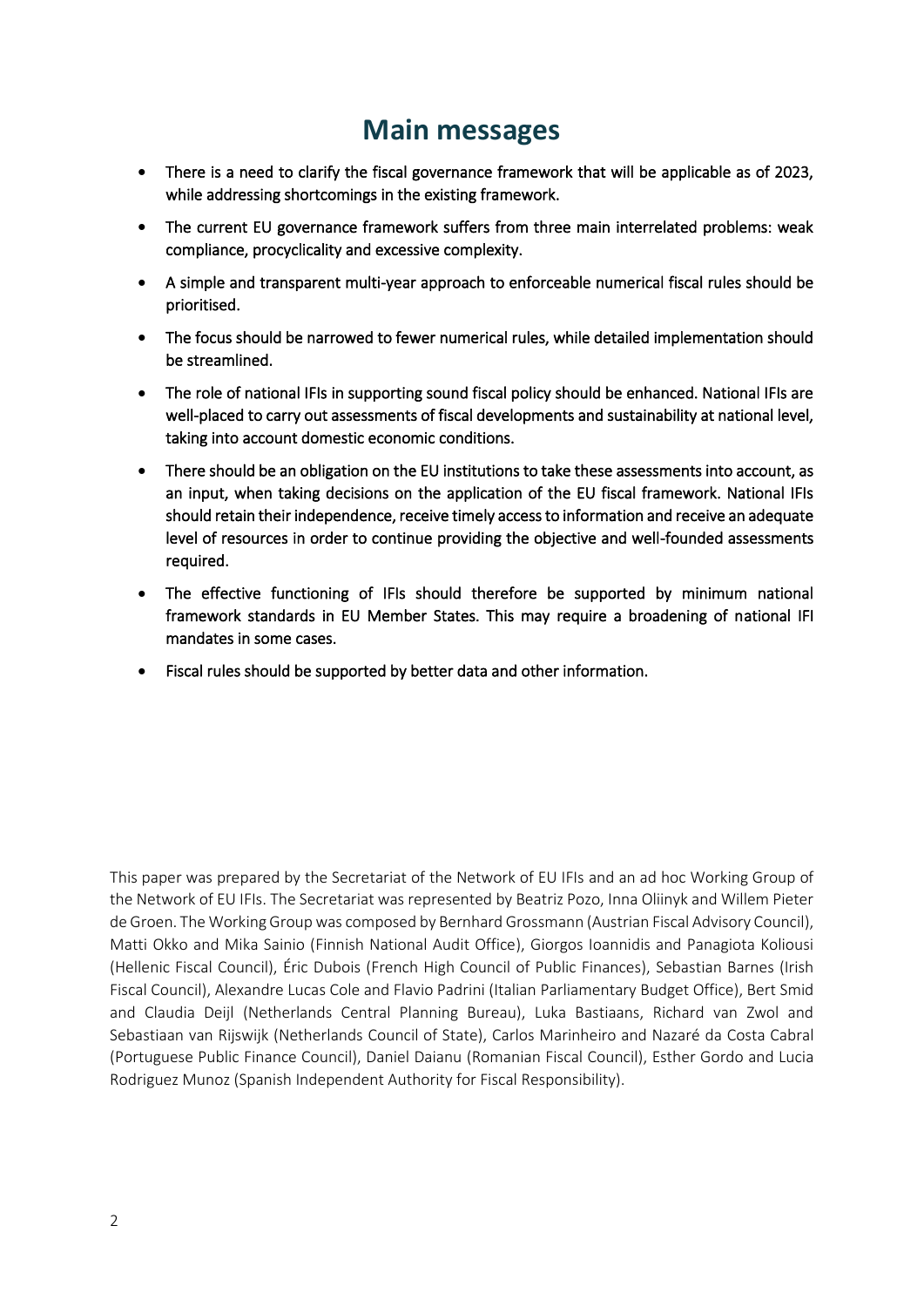# **Table of contents**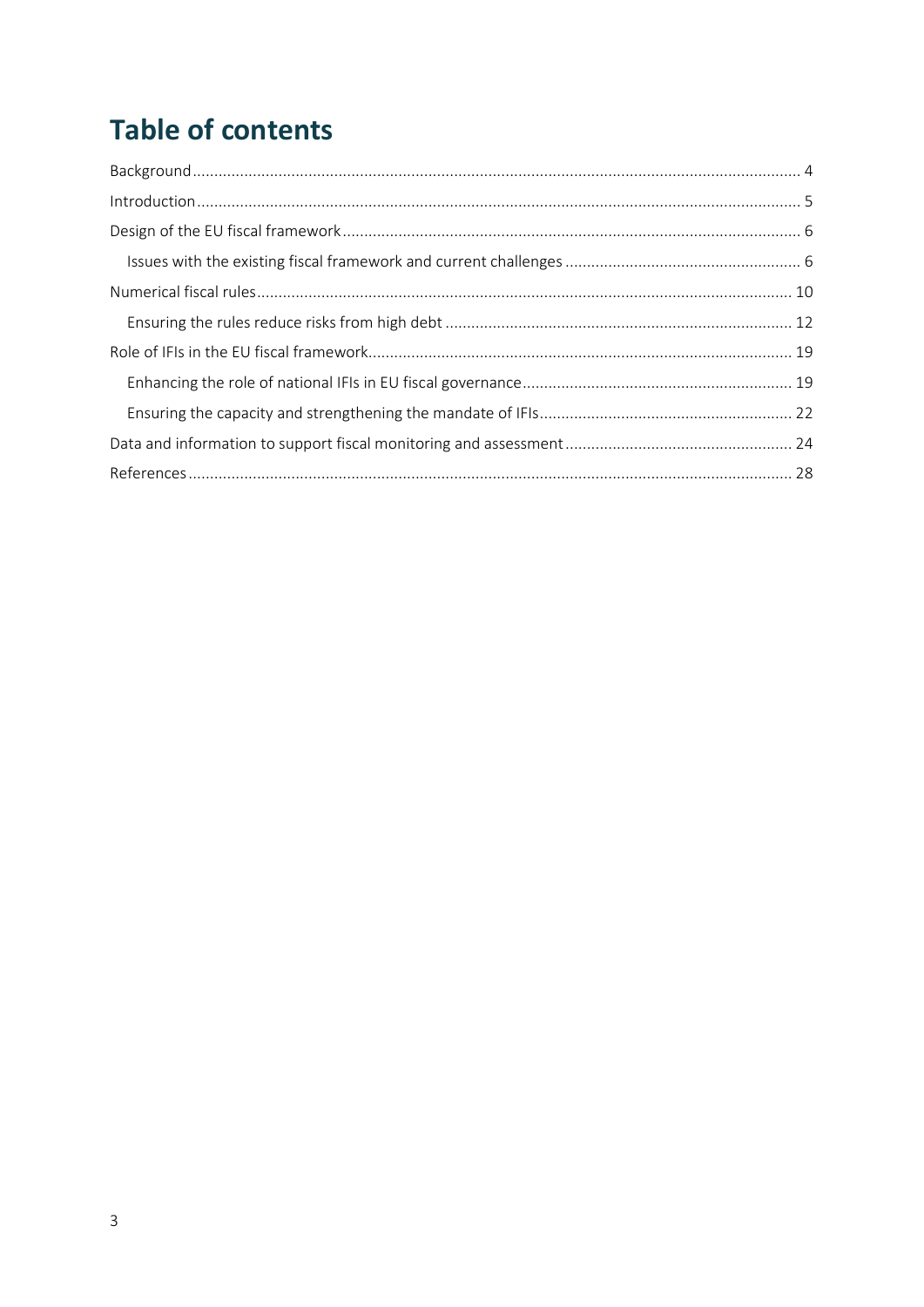## <span id="page-3-0"></span>**Background**

National independent fiscal institutions (IFIs) in the EU Member States are independent official bodies with mandates to oversee different aspects of fiscal policy. EU IFIs have a combined annual budget of more than EUR 45 million and employ more than 500 full-time equivalents. Some EU IFIs are longestablished institutions, while most were created in the early 2010s around the post-financial crisis EU governance reforms.

There is an EU requirement for national IFIs to make/endorse official macroeconomic forecasts that underlie budgetary projections, and to monitor national fiscal rules derived from EU rules. IFIs often have other mandates at national level to carry out other tasks. IFI roles include: economic and budgetary forecasting; assessment of economic and budgetary forecasts; long-term fiscal projections; costing of government policies; monitoring compliance with domestic fiscal rules; government debt sustainability analysis; and assessment of the national fiscal stance.

The EU IFI Network is an independent group of 32 national IFIs that provides a platform to exchange views, expertise and pool resources in areas of common concern.

In early 2020, the Commission launched a public debate on the reform of the EU Economic Governance Framework. The economic situation has changed markedly since the aftermath of the Global Financial Crisis, and completion of previous reforms [\(EC, 2020\)](https://ec.europa.eu/info/sites/default/files/economy-finance/com_2020_55_en.pdf). The focus of the Review has been placed on the surveillance part (six- and two-pack legislation) of the EU Economic Governance Framework. As the Review is currently suspended due to Covid-19, The European Commission will seek the views of the EU IFIs as part of this review, once the immediate challenges have been addressed [\(EC, 2020\)](https://ec.europa.eu/info/sites/default/files/economy-finance/com_2020_55_en.pdf).

National IFIs have substantial experience and expertise in fiscal policy in EU countries, and in the application of EU fiscal rules. This paper draws on those experiences as a contribution to the wider debate.

This paper focusses on EU fiscal rules and national fiscal frameworks in EU Member States. EU fiscal governance raises wider questions of how fiscal policies are coordinated, e.g. the completion of the Banking and Capital Markets Unions, the 2021 EU Recovery and Resilience Facility, the potential role of a fiscal capacity and the potential role of green investments. However, these kinds of fundamental questions are beyond the scope of the work of the EU IFI network and IFI mandates, and need to be addressed on a political level.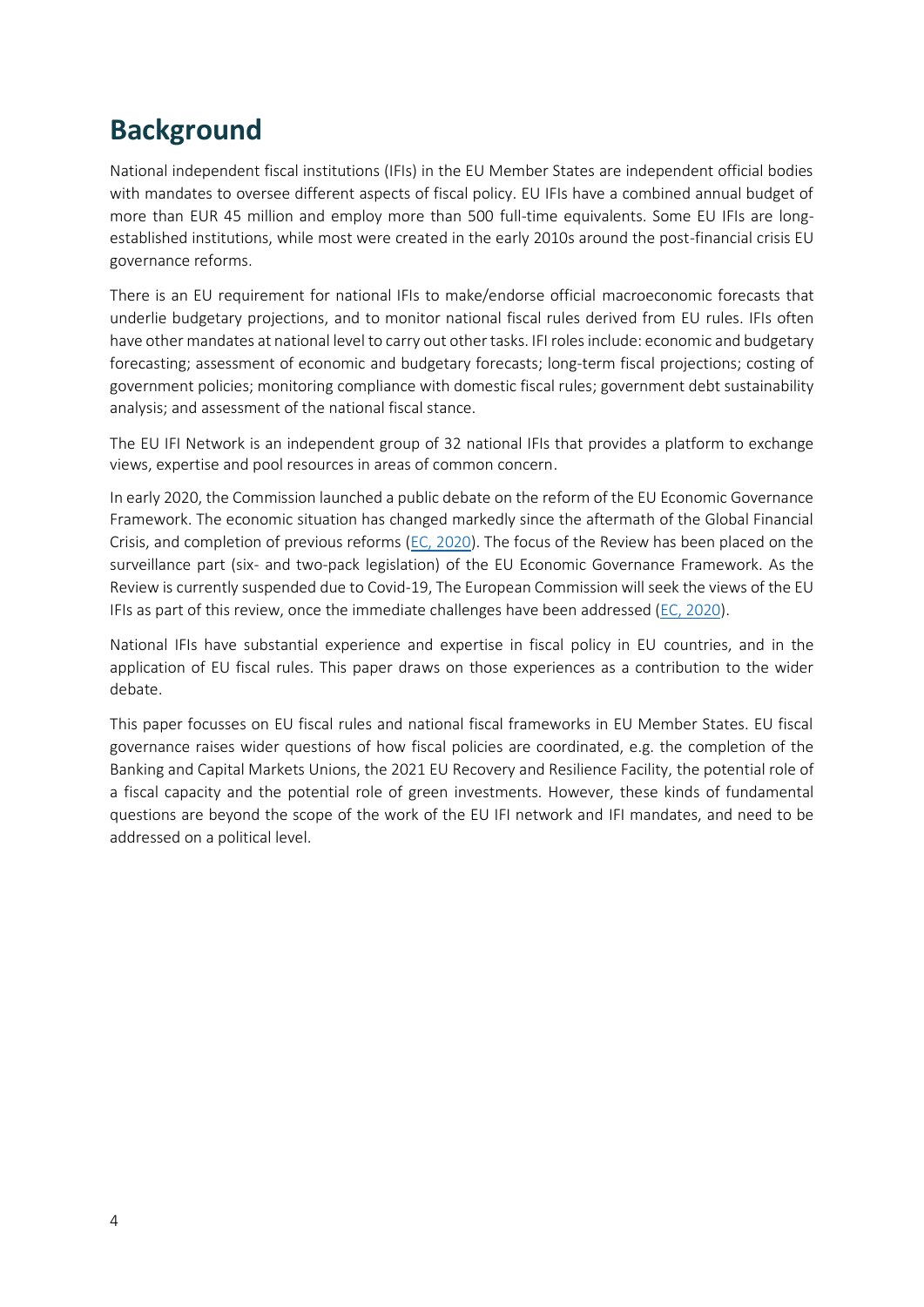## <span id="page-4-0"></span>**Introduction**

National fiscal policies should ensure long-run fiscal sustainability, while pursuing appropriate countercyclical policies and contributing to sustainable growth, social and climate objectives. EU Member States have committed to sound public finances and to coordinate their economic and fiscal policies through the EU Economic Governance framework. The framework features a number of rules and recommendations that can be broadly categorised into three main building blocks: surveillance, prevention and correction.

Government debt ratios have been rising in many countries in recent decades, reaching peaks during the Covid-19 crisis. While long-term fiscal pressures have increased, interest rates have been on a declining trend. Experience has shown that governments often fail to run appropriate countercyclical policies or to save sufficiently during economic expansions. However, experiences differ greatly across countries.

Fiscal frameworks at the EU and national levels remain essential to sound fiscal policy and maintaining fiscal sustainability, including oversight by the Commission and national independent fiscal institutions (IFIs). Fiscal rules and frameworks should provide incentives and constraints for governments to make prudent fiscal choices, while building public support for sound fiscal policies. Numerical rules increase transparency about fiscal choices by comparing plans or outcomes with the requirements of the rules. They provide governments with fiscal policy guidance to pursue sustainability and can provide a focal point for public discussion about fiscal policy choices. The credibility of rules is strengthened by oversight from national IFIs, which can provide an objective assessment of compliance with the rules, both ex ante and ex post.

In the euro area, fiscal rules in addition are needed to address the risk that policy choices in some Member States could create material risks or spillovers for others or the area as a whole. For instance, loss of confidence in fiscal sustainability in one Member State could have implications for financing conditions in other countries and the monetary union as a whole. The 'common good' nature of the monetary union may distort the sanctioning role of financial markets. Growth spillovers from policy in one country may impact policy making in other Member States.

This paper is structured as follows from the perspective of the IFI's, i.e. their experience and expertise with monitoring fiscal rules: the first section introduces the design of the fiscal framework as whole; the second section considers the functioning of numerical fiscal rules; the third section looks at data and information to support fiscal monitoring and assessment; while the fourth section looks at the role of IFIs within the EU fiscal framework.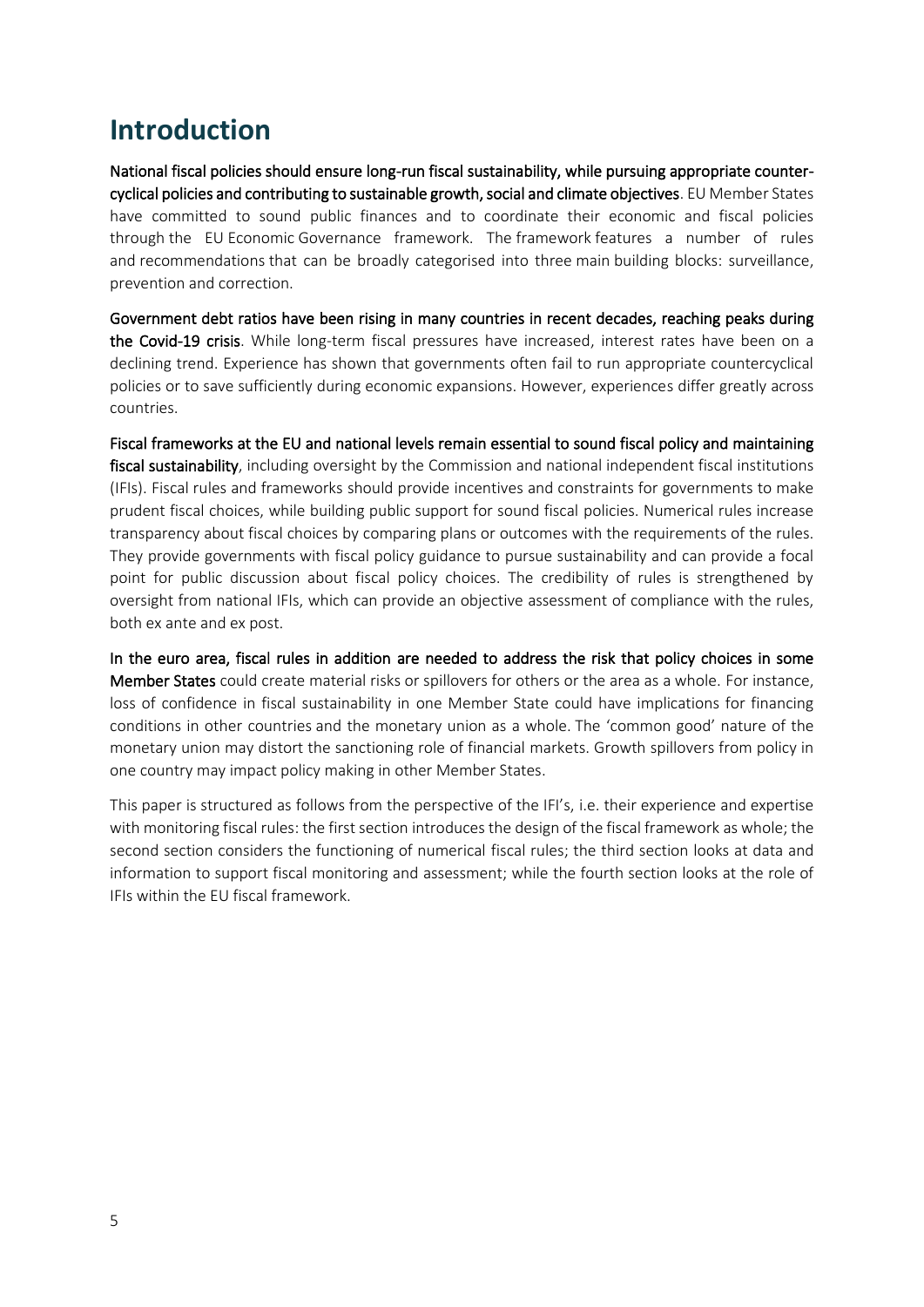## <span id="page-5-0"></span>**Design of the EU fiscal framework**

### <span id="page-5-1"></span>**Issues with the existing fiscal framework and current challenges**

Current EU fiscal governance suffers from three main interrelated problems: (1) weak compliance; (2) procyclicality; and (3) excessive complexity. These problems are interrelated in a number of ways. Complexity for example contributes to weak compliance and ineffective enforcement, which can lead to procyclicality. The combination of these problems reduces buy-in from Member States, key stakeholders and citizens. Addressing these issues in the EU fiscal framework would help to improve EU fiscal rules and ensure the sustainability of public finances after the Covid crisis.

Compliance with the current EU economic governance framework has been weak. Overall, compliance with EU fiscal rules has been largely heterogenous across countries, years and rules [\(EFB, 2020\)](https://ec.europa.eu/info/sites/default/files/numerical_compliance_with_eu_fiscal_rules_en_3.pdf). Over the past decade, many EU numerical requirements under the Preventive and Corrective arms of the SGP have not been complied with [\(Darvas et al, 2018\)](https://www.bruegel.org/wp-content/uploads/2018/10/PC-18_2018.pdf). A significant number of Member States consistently did not progress towards their MTOs during favourable economic periods [\(De Jong & Gilbert, 2018,](https://poseidon01.ssrn.com/delivery.php?ID=497104031021106092081108022120100004003044057035002028109092107094000122081103096007024026006007024061114115071116016065021022049061090039081012102112080076119107071007018054111082085103112099094112004103088114006095025068020067121005086122115076123020&EXT=pdf&INDEX=TRUE) [Hessel et al, 2017\)](https://www.dnb.nl/media/pxrj2lkj/201707_nr_2_-2017-_capitalising_on_the_euro.pdf). Although the corrective arm of the SGP has been overall effective in bringing excessive deficits in the euro area below the 3% reference value, there have been cases where countries placed in the Excessive Deficit Procedure have continued to miss the ex-ante adjustment requirements [\(Gern et al., 2020\)](https://www.telecom-paris.fr/antonio-casilli). This has also been due to the fact that the macroeconomic outlook ex-post was often worse than expected ex-ante.

Some features of the rules limit their procyclicality, but have contributed to weak compliance with numerical fiscal targets. For example, the 1/20<sup>th</sup> debt reduction rule<sup>1</sup> has a number of significant drawbacks that limit its effectiveness. Notably, in the low-growth and low-inflation environment and for countries with a large budget balance, the  $1/20<sup>th</sup>$  rule to achieve the 60% target implies very high frontloading of the fiscal effort [\(Network of EU IFIs, 2021\)](https://www.euifis.eu/eng/fiscal/301/the-public-debt-outlook-in-the-emu-post-covid-a-key-challenge-for-the). Some high-debt countries have consistently not complied with the numerical requirement to reduce debt, and the available flexibility to take into account relevant factors was used to the fullest extent in order not to open an EDP [\(Darvas et al, 2018\)](https://www.bruegel.org/wp-content/uploads/2018/10/PC-18_2018.pdf). While Member States are ultimately responsible for complying with EU fiscal rules, there has also been weak enforcement of the numerical benchmarks and requirements by EU institutions, which made use of flexibility in the rules and procedures.

The implementation of EU fiscal rules has shown long-standing problems of procyclicality. In the pre-Great Financial Crisis period, a number of countries ran procyclical policies while remaining largely compliant with the EU framework. This contributed to overheating and the building up of fiscal risks. The structural balance used to define countries' Medium-Term Objectives (MTO) is particularly prone to procyclicality due to potential output under the EU Commonly Agreed Methodology (CAM) [\(Darvas,](https://www.bruegel.org/2019/10/why-structural-balances-should-be-scrapped-from-eu-fiscal-rules/)  [2019\)](https://www.bruegel.org/2019/10/why-structural-balances-should-be-scrapped-from-eu-fiscal-rules/), particularly in some countries [\(Barnes and Casey, 2019\)](https://voxeu.org/article/euro-area-budget-rules-spending-must-avoid-pro-cyclicality-trap)<sup>2</sup>.

In the run-up to the Covid crisis, many countries did not use the good times to build sufficient fiscal buffers [\(EFB, 2019\)](https://ec.europa.eu/info/sites/default/files/2019-09-10-assessment-of-eu-fiscal-rules_en.pdf). National fiscal policies were overall procyclical or neutral, predominately among countries with high public debt or countries previously placed in the EDP with deficits remaining slightly larger but close to 3% rather than converging towards their MTOs [\(EC, 2020,](https://ec.europa.eu/info/sites/default/files/economy-finance/swd_2020_210_en.pdf) [Caselli and Wingender,](https://www.imf.org/en/Publications/WP/Issues/2018/08/03/Bunching-at-3-Percent-The-Maastricht-Fiscal-Criterion-and-Government-Deficits-46135) 

<sup>&</sup>lt;sup>1</sup> Countries with debt-to-GDP level beyond 60 % are required to reduce their debt by  $1/20^{th}$  of the distance between the actual debt-level and the 60 % reference value on annual basis.

 $2$  According to the Commission, potential output estimates are procyclical 'only to a reasonable degree' (EC, [2019\)](https://ec.europa.eu/info/sites/default/files/economy-finance/ecfin_forecast_autumn_2019_special-issue-3_en.pdf).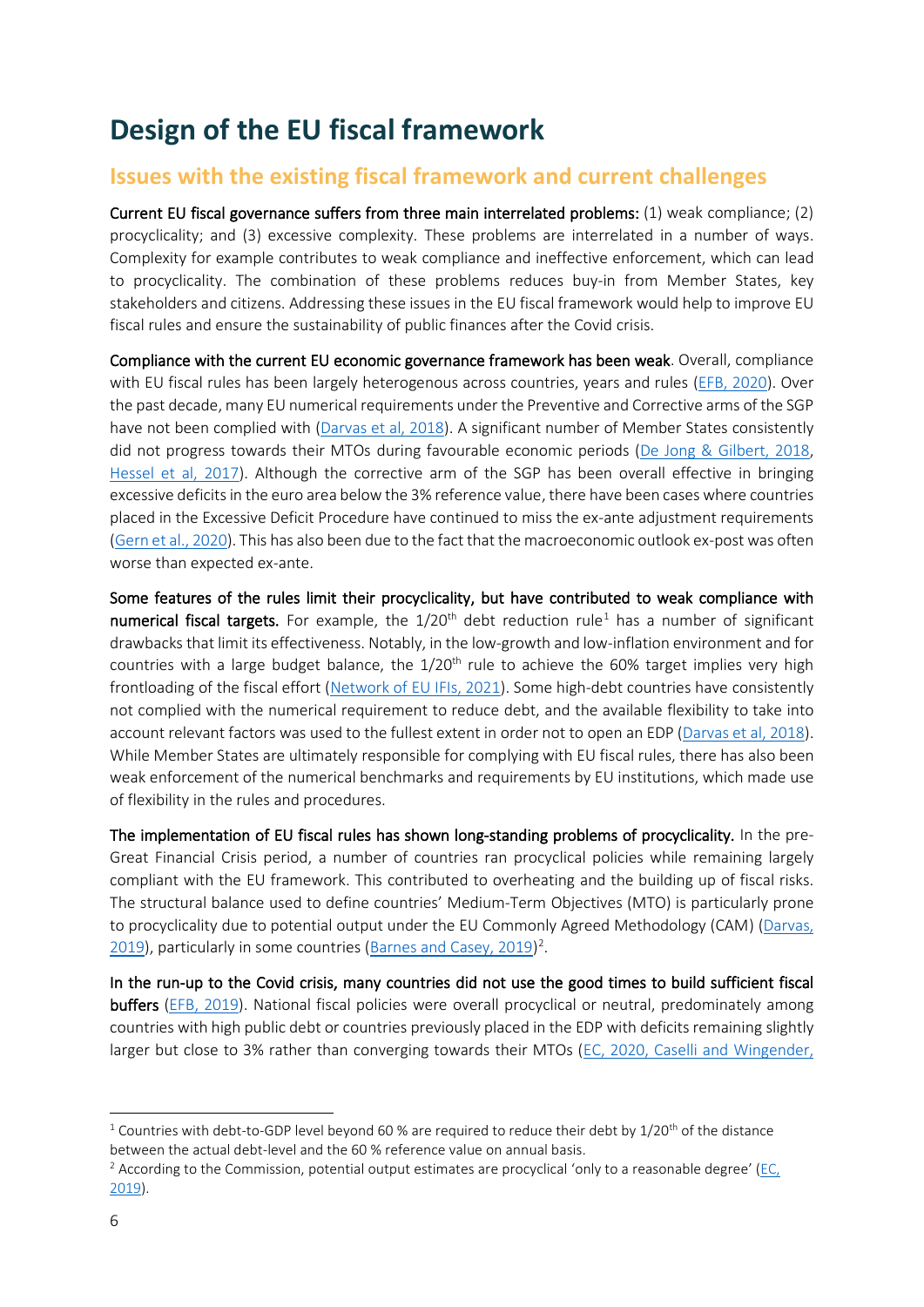[2018\)](https://www.imf.org/en/Publications/WP/Issues/2018/08/03/Bunching-at-3-Percent-The-Maastricht-Fiscal-Criterion-and-Government-Deficits-46135). This reflects in part the procyclicality embedded within the SGP's corrective arm and overall weak compliance with the fiscal rules.

A central difficulty of the current EU fiscal framework is its complexity. The number of rules, indicators, exceptions and implementation procedures has increased substantially over time, becoming more complex and effectively limiting predictability. This finding is supported by the Commission in its review of EU economic governance [\(EC, 2020\)](https://ec.europa.eu/info/sites/default/files/economy-finance/swd_2020_210_en.pdf). Moreover, additional complexity is created by the inconsistencies between EU and national fiscal frameworks originating from the Fiscal Compact. The Fiscal Compact, signed in 2012 by 22 EU Member States, enshrined some EU fiscal rules in national fiscal frameworks. The Fiscal Compact, unlike the EU fiscal framework, has not been updated since 2012, giving rise to many inconsistencies between national and EU rules [\(Deroose et al, 2018\)](https://voxeu.org/article/eu-fiscal-rules-root-causes-its-complexity). Finally, the reliance on the unobservable variables that are frequently revised, such as the output gap used to determine the structural balance, also limits political ownership of the rules [\(EC, 2020\)](https://ec.europa.eu/info/sites/default/files/economy-finance/swd_2020_210_en.pdf). This makes the rules inaccessible to all but a very narrow audience, while still leaving many technical issues open to political and policy judgement. A solid framework should aim to achieve the greatest simplicity, while still achieving a good outcome.

#### Box 1: Rationale behind fiscal rules in the EU and the euro area

The main rationale behind the introduction of common fiscal rules was to address the important negative externalities that could arise in the currency union, which could put its stability at risk. Negative externalities occur when the costs from actions of one country spill over to other countries. These cross-border effects are amplified by the growing economic integration of Member States [\(EC, 2018\)](https://ec.europa.eu/info/sites/default/files/economy-finance/dp082_en.pdf).In the EMU, the main fiscal externalities are demand and debt externalities. Demand externalities occur through either fiscal stimulus or consolidation, which impacts aggregate demand in other countries [\(Alcidi et al, 2015\)](https://ec.europa.eu/research/participants/documents/downloadPublic?documentIds=080166e5a428f6c2&appId=PPGMS). This externality can be aggravated by the lack of fiscal space in some Member States, in the presence of large output falls [\(Micossi, 2020\)](https://www.ceps.eu/wp-content/uploads/2020/10/PI2020-27_Sovereign-debt-management-as-a-common-action-problem-in-the-EA.pdf) or by the inability of the Central Bank to further reduce the policy rate [\(Martin et al, 2021\)](https://voxeu.org/article/new-template-european-fiscal-framework). Debt externalities occur because in the euro area, monetary policy is common and thus not available to individual Member States to stabilise their sovereign debt market. Excessive debt issuance by one Member State, without complementary monetary policy actions, may render public debt levels unsustainable, thus risking a default. In the case of monetary union, the default of one Member State presents substantial danger to the stability of other members, as seen during the euro-area crisis ( $EC<sub>L</sub>$ [2018\)](https://ec.europa.eu/info/sites/default/files/economy-finance/dp082_en.pdf).EU fiscal rules predominantly target debt externality by restraining public debt to ensure its sustainability. Demand externality has been less prominent, although it becomes more relevant when the ECB's policy rate is close to its effective lower bound, leading to clearer effects through the overall fiscal stance [\(Martin et al, 2021\)](https://voxeu.org/article/new-template-european-fiscal-framework).

#### Looking ahead, EU fiscal governance will need to manage fiscal policy in the post-Covid environment.

The global outbreak of the novel coronavirus in March 2020 led to a deep fall in output. To allow countries to counter the economic damage caused by the Covid-19 pandemic, the Commission together with the Council activated the general escape clause, effectively suspending all enforcement of budgetary requirements under the SGP [\(EC, 2020\)](https://ec.europa.eu/commission/presscorner/detail/en/IP_20_499). To respond to the crisis, Member States have adopted a large discretionary fiscal stimulus that, together with the operation of automatic stabilisers and the decline in nominal GDP, helped to stabilise the economy and manage the crisis, but have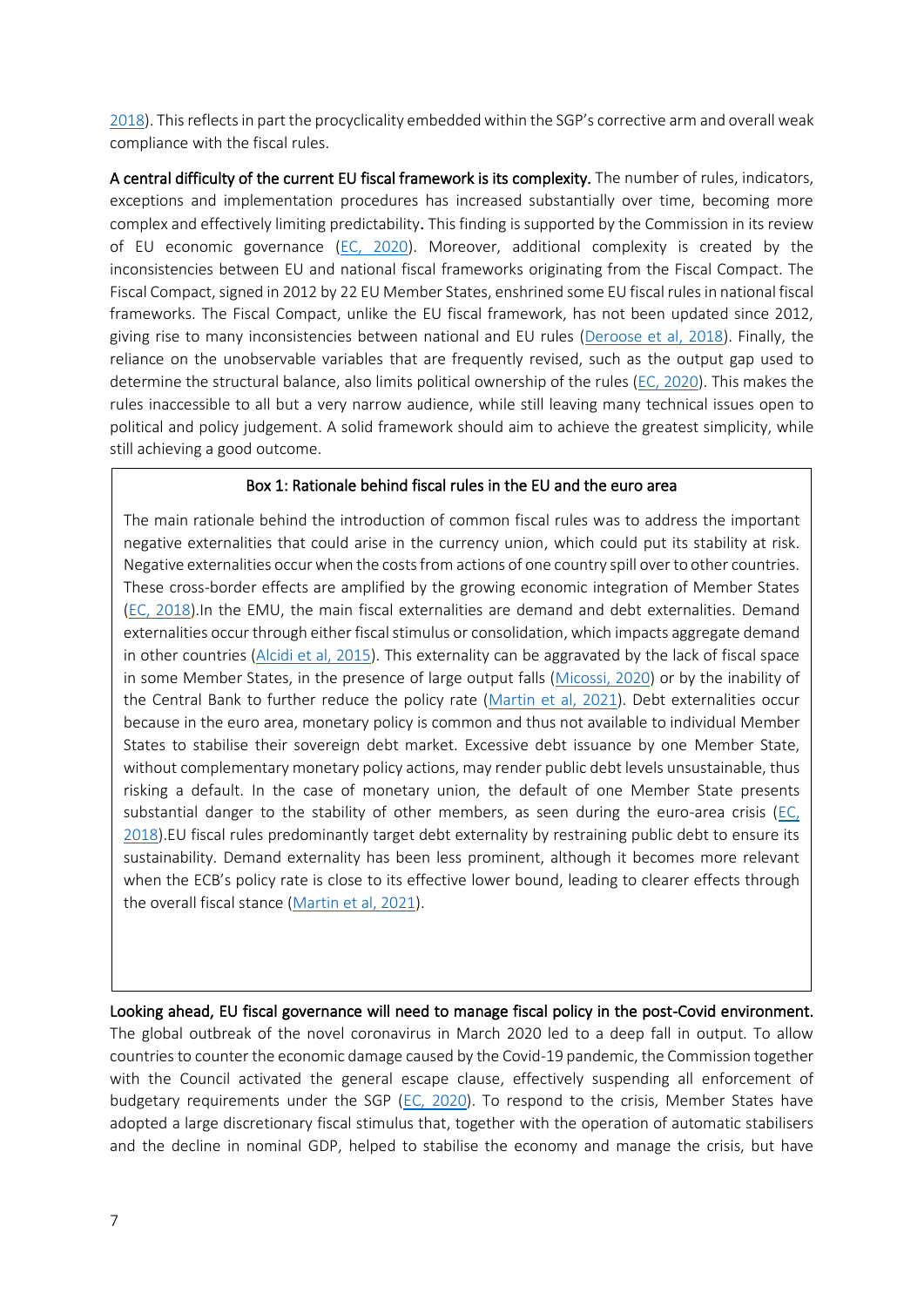resulted in rapid increases in public debt levels [\(Network of EU IFIs, 2021\)](https://www.euifis.eu/eng/fiscal/300/march-2021). The EU economic governance review has also been put on hold.

Clarity about the fiscal framework should be in place from 2023. The general escape clause was helpful in managing the Covid crisis, highlighting the value of such a provision for exceptional times. The clause is intended to be de-activated once the economies reach the pre-crisis GDP levels and no earlier than the end of 2022 [\(EC, 2021\)](https://ec.europa.eu/commission/presscorner/detail/en/qanda_21_885). However, returning to a numerical rules-based framework would help to manage post-Covid-19 fiscal challenges and support the credibility of EU fiscal governance. There is a risk that an extended period without clarity on the fiscal rules will create incentives for countries to run unsound fiscal policies. The monitoring role of the EU and national IFIs could also be weakened if no fiscal rules were applied. It is therefore urgent to make progress on the fiscal governance framework so that a rules-based system is in place by 2023, while addressing shortcomings in the existing framework.

The Covid-19 pandemic has created new challenges for the EU fiscal framework and aggravated existing issues, including the need to ensure that debt ratios are reduced over time to safer levels, despite lower interest rates. While the debt-to-GDP ratios were high in many EU countries prior to the Covid-19 crisis, the pandemic has pushed public debt in the EU to new peaks. According to the most recent estimates, 16 out of 27 Member States will be above the 60% reference value in 2022 [\(EC, 2021\)](https://ec.europa.eu/info/sites/default/files/economy-finance/ecfin_forecast_spring_2021_statistical-annex_en.pdf). At the same time, ageing populations and rising health costs are creating long-term fiscal pressures in many countries that are not directly reflected in public debt. In fact, 18 Member States face increasing gross public pension expenditure as a share of GDP over the medium-term (see [Figure 1\)](#page-7-0).



#### <span id="page-7-0"></span>Figure 1: Total change in gross public pension expenditure over 2019-45 (%/pps of GDP)

Source: 2021 Ageing report [\(EC, 2021\)](https://ec.europa.eu/info/publications/2021-ageing-report-economic-and-budgetary-projections-eu-member-states-2019-2070_en)

There is a need to raise productivity and achieve climate and social objectives, in part by ensuring that adequate levels of public investment are undertaken to support these objectives. Sluggish productivity growth in recent years has led to slow progress in wages and living standards. At the same time, achieving ambitious climate targets will require a major investment effort over the coming decade, as well as a range of other fiscal adjustments. For instance, most EU countries have stepped up their ambition to improve energy efficiency (see [Figure 2\)](#page-8-0) and plan to finance this through grants or loans [\(Economidou et al, 2020\)](https://publications.jrc.ec.europa.eu/repository/bitstream/JRC122862/jrc122862_national_energy_and_climate_plans_under_the_eu_energy_union_governance_final.pdf). Public investment in the euro area fell to low levels in the years prior to the Covid-19 crisis and significant investments may be needed to address climate objectives. A sound fiscal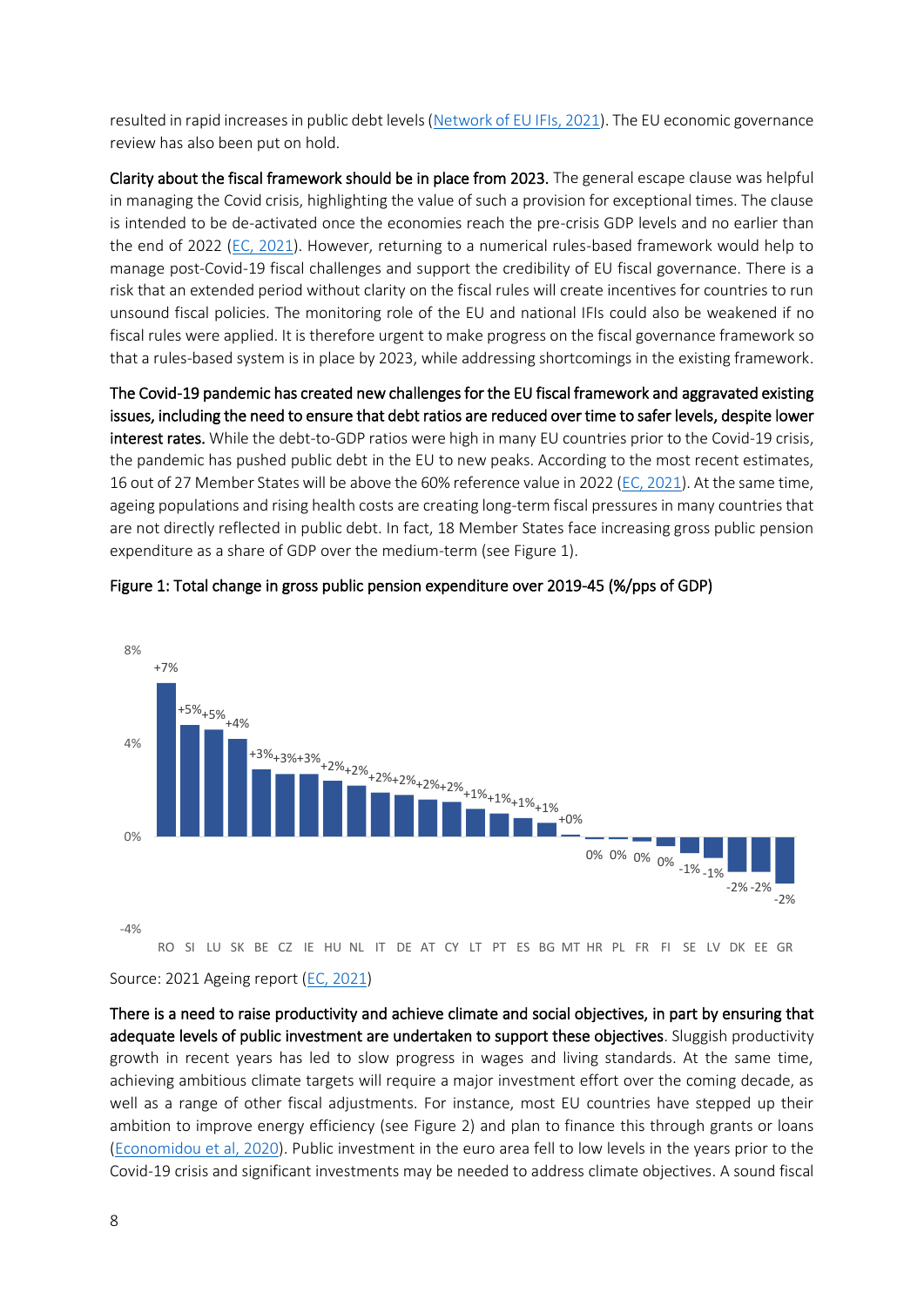framework could help to support sustainable investment and sound public sector budgeting and management, with the aim of improving the quality of public finances.



<span id="page-8-0"></span>Figure 2: Change in national contribution to the EU target of 2030 final energy consumption reduction by country (% of 2005 targets)

Note: Negative values show planned reduction in consumption

#### Source: [Economidou et al, 2020](https://publications.jrc.ec.europa.eu/repository/bitstream/JRC122862/jrc122862_national_energy_and_climate_plans_under_the_eu_energy_union_governance_final.pdf)

Even if the current low interest rate environment allows today higher debt levels than in the past to be financed, high debt remains risky and problematic. The euro area experienced historically low interest rates in the years preceding the Covid-19 pandemic, which contributed to a favourable debt environment for some countries (see [Figure 3\)](#page-8-1). Nevertheless, higher debt ratios imply greater sensitivity to a reversal in favourable conditions, notably a shortfall in future growth [\(Network of EU IFIs,](https://www.euifis.eu/images/Network%20of%20EU%20IFIs%20-%20The%20public%20debt%20outlook%20post%20Covid%20-%20A%20key%20challenge%20for%20the%20EUFF(2).pdf) 2021). While low interest rates have helped to create space for governments to borrow during the pandemic, reducing the debt-to-GDP ratio in many countries in the years ahead will be necessary to reduce the risks of adverse debt developments, and to address longer-term challenges. This will need to be achieved without unduly depressing demand or creating imbalances.



<span id="page-8-1"></span>Figure 3: Nominal long-term interest rates and nominal growth rates for euro area

#### Source: 2021 Spring forecast [\(EC, 2021\)](https://ec.europa.eu/info/sites/default/files/economy-finance/ecfin_forecast_spring_2021_statistical-annex_en.pdf) and ECB Macroeconomic projections [\(ECB, 2021\)](https://www.ecb.europa.eu/pub/projections/html/index.en.html)

The approach to the EU fiscal framework in this paper is based on three pillars: continued reliance on simpler numerical fiscal rules, improved information on budgetary-relevant metrics and an enhanced role for IFI analyses and assessments in the context of the EU surveillance cycle. Taken together these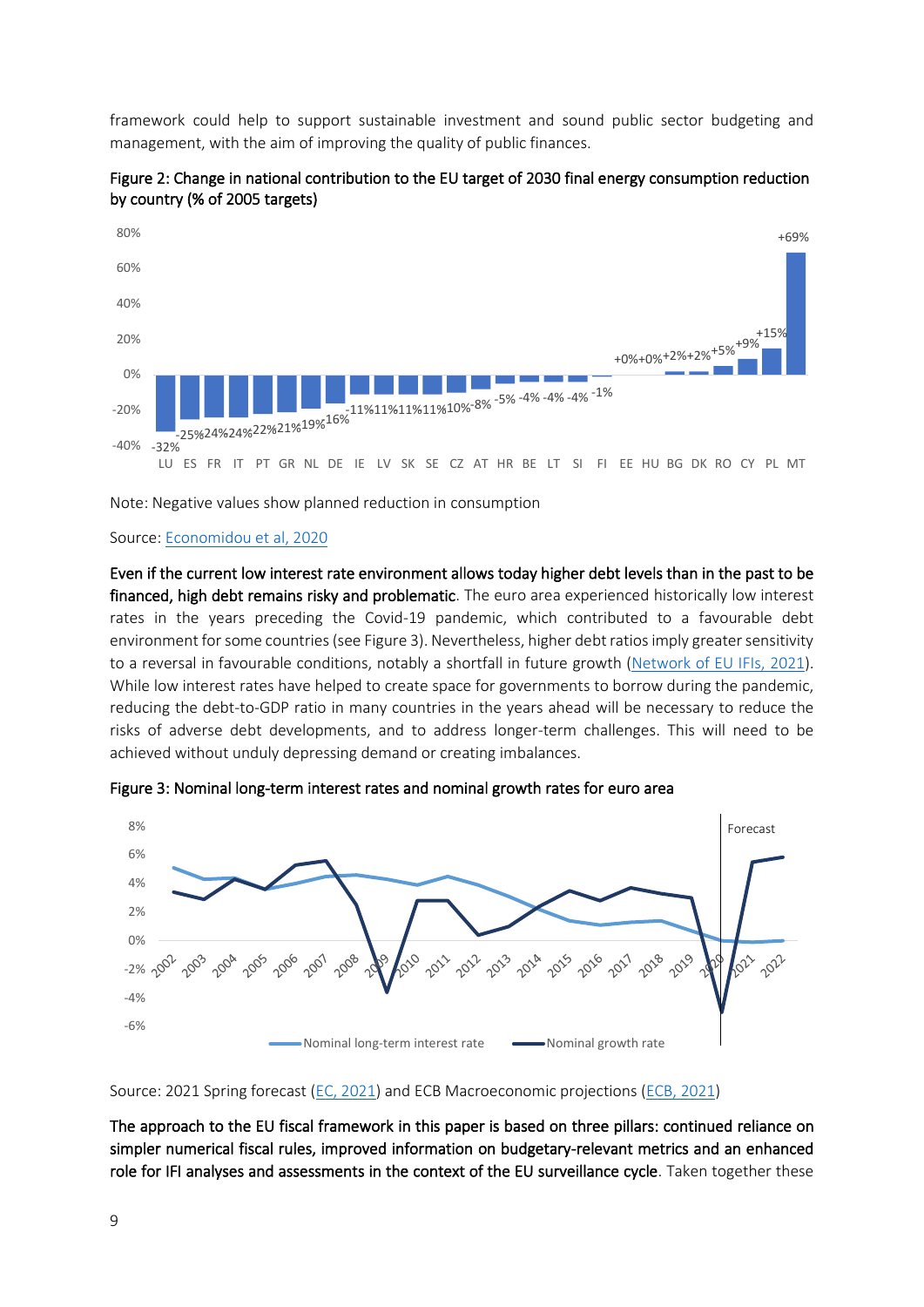should contribute to a more robust framework that is better enforced and less procyclical. Each element should reinforce the other to achieve better outcomes. In particular, many reform proposals referenced in this paper envisage a strengthened role for IFIs in the reformed EU economic governance framework, especially when it comes to defining the medium-term assessment of debt sustainability and compliance with fiscal rules/standards.

There exist proposals for more fundamental reforms, calling for abandoning fiscal rules and focusing on fiscal standards. For instance, [Blanchard et al, \(2021\)](https://www.piie.com/sites/default/files/documents/wp21-1.pdf) propose a fiscal standards framework, that would rely on assessments of current or projected policies with respect to probabilistic assessments of debt sustainability. This builds on the notion that in the low interest rate environment, public debt can be sustainable at levels higher than the 60% Maastricht Treaty's reference value. Although the approach offers substantial simplification of the fiscal framework, it is likely to face a number of practical changes, including the difficulty of making standards effective in many EU political systems and the need to develop stochastic debt sustainability analysis.

## <span id="page-9-0"></span>**Numerical fiscal rules**

The Network does not take a position on the set-up of EU fiscal rules, which belongs to the political domain, but assesses that a simpler, more transparent and less procyclical multi-annual fiscal framework needs to be achieved to ensure public finances are on a sustainable path.

Numerical rules should remain a core part of the overall framework and need to be better designed to improve compliance, reduce risks of procyclicality and be simpler. There are strong advantages to numerical rules that provide a transparent benchmark and objective basis for setting and assessing policy. This could be achieved in many different ways, with approaches offering different advantages and disadvantages. Whatever set of rules is pursued, it should help to achieve a more multi-year and stable approach to managing public finances. Key design details can be critical. No simple set of rules is likely to achieve optimal or even reasonable outcomes in all circumstances and across all countries over time, but good design can help. Monitoring and interpretation by national IFIs can also help, both in assessing how rules apply to specific issues like the measurement of discretionary revenue measures (DRMs) and the overall provision of fiscal sustainability assessments to ensure that compliance delivers satisfactory outcomes.

Two main approaches have been proposed for EU fiscal rules. While other models may be possible, most proposals focus on two approaches. These approaches share a number of common features, though differ in some dimensions (see [Figure 4\)](#page-10-0). The proposals aim to reduce the number of rules, revisit the link to the debt-to-GDP ratio and focus more on a measure of spending as the operational target:

• The first approach is the 'debt anchor, expenditure ceiling' concept. This approach aims to bring (or keep) debt levels below a certain threshold deemed sustainable (debt anchor) by using a single operational rule (expenditure ceiling) as a lever. The expenditure ceiling is set in such a way as to achieve the required debt reduction (derived through a formula or determined politically). For example, [\(Darvas et al, 2018\)](https://www.bruegel.org/wp-content/uploads/2018/10/PC-18_2018.pdf) envisage a rolling (5 to 7 years ahead) mediumterm debt reduction objective operationalised through a multi-year expenditure ceiling. These proposals are based on the argument that expenditure is mostly under the direct control of the government, builds on largely observable variables and is easy to communicate. This approach has been advocated by the European Fiscal Board [\(EFB, 2020\)](https://voxeu.org/article/reforming-eu-fiscal-framework-now-time) and others (including [Bénassy-](https://link.springer.com/article/10.1057/s41294-020-00122-3#Fig1)Quéré [et al, 2018,](https://link.springer.com/article/10.1057/s41294-020-00122-3#Fig1) [Constancio, 2020,](https://link.springer.com/article/10.1057/s41294-020-00122-3#Fig1) [Martin et al, 2021\)](https://voxeu.org/article/new-template-european-fiscal-framework). Most proposals retain the current 60 % public debt reference value while others set the debt anchor through a formula or politically.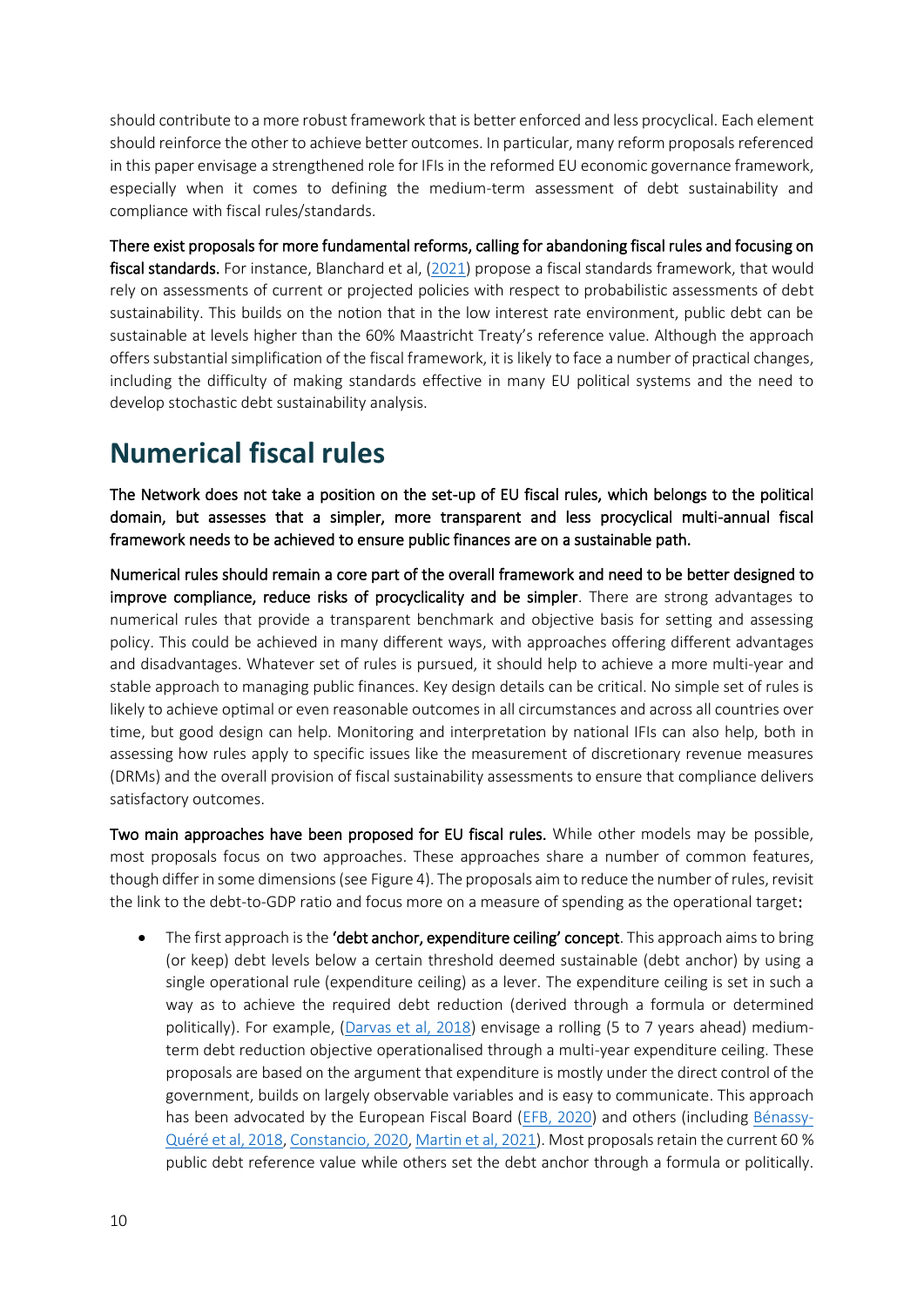Most proposals suggest to set the operational target as a rather fixed multi-year expenditure ceiling.

• The second approach is to modify the existing EU SGP framework with some simplification in the number of rules and their application [\(Feld et al, 2020\)](https://voxeu.org/article/refocusing-european-fiscal-framework). This could be achieved by focussing more on the expenditure benchmark, continuing the trend in previous years towards growing emphasis on this approach. The expenditure benchmark sets a ceiling for allowable expenditure growth, adjusted for discretionary revenue measures based on the ten-year-average growth of potential output and a convergence term intended to progress towards the MTO – for those Member States that have not attained it or have departed from it. While still reliant on measures of potential output, it is less sensitive to measurement error along the path of potential output. Further, for the most part it does not rely on estimates of the cyclical elasticity of tax revenues, as it is effectively a bottom-up measure of the structural balance. The expenditure benchmark could be further improved by setting it at levels for several years at a time and using a less cyclical and revision-prone measure of potential or trend output. Improvements in the estimation of potential output would also support this approach.



<span id="page-10-0"></span>Figure 4: Two main approaches to the reform of the EU fiscal rules

Source: The Network of EU IFIs (2021)

In theory, the two main proposed approaches can be viewed as two ways of achieving a similar outcome for the public finances. Both could be used to set a multi-annual expenditure target, whether anchored directly in a debt objective or through the structural balance<sup>3</sup>. In practice, there may be advantages and disadvantages to how each performs, and this will depend on specific design features of their implementation. The 'debt anchor, expenditure ceiling' approach is simple, transparent and easy to

 $3$  In practice, the EU experience shows that targeting debt directly would rarely allow for same outcome as targeting expenditure.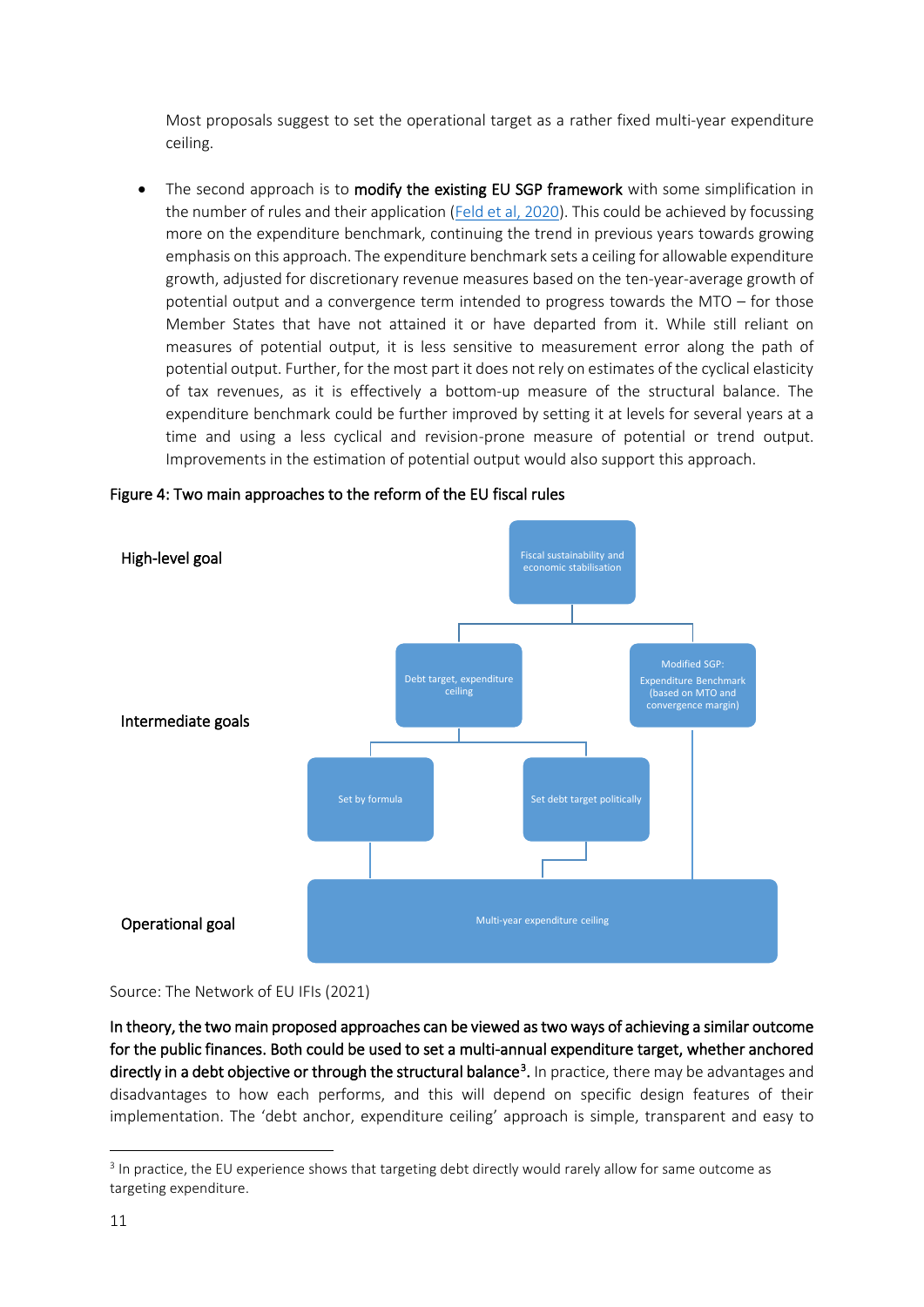enforce. However, the main drawback of this approach may be around how the debt target is set. If the debt target is set politically at national level, this could lead to unrealistic or inappropriate debt targets, and could be difficult to find agreement on at the EU level. This problem could be partially addressed by involving national IFIs in the assessment of the proposed national debt path or debt anchor. Setting debt through a formula might fail to take into account all the macroeconomic circumstances of different countries. The 'modifying existing SGP framework' approach focussed on the expenditure benchmark relies on already existing notions that are widely used in the EU and therefore does not require major legislative changes. However, the main drawback of the approach is its reliance on potential output, which has been criticised for its unobservability and procyclicality [\(Darvas, 2019\)](https://www.bruegel.org/2019/10/why-structural-balances-should-be-scrapped-from-eu-fiscal-rules/).

Reliance on the government expenditure ceiling as an operational tool is common for both approaches and also has its strengths and weaknesses. The government expenditure ceiling could help to foster political ownership. The expenditure ceiling, set either in nominal or real terms, is a good operational tool because government expenditures are mostly under the direct control of governments, largely independent of the business cycle, and have smaller forecast errors [\(Feld et al, 2018\)](https://voxeu.org/article/refocusing-european-fiscal-framework) than structural balances. However, there are also several challenges to using the expenditure ceiling. These include, for example, potential complexity in the operationalisation of the expenditure ceiling caused by important add-ons (e.g. debt reduction target) for high-debt countries, and a lack of focus on the level or composition of the government expenditure when setting the ceiling [\(Gros and Jahn, 2020\)](https://www.europarl.europa.eu/RegData/etudes/STUD/2020/614523/IPOL_STU(2020)614523_EN.pdf).

A key issue for policymakers in real-time is to set policy based on stable and accurate assessments of future economic and budgetary conditions. Both proposed approaches here reduce reliance on the structural balance, which has shown procyclicality and volatility. However, in both cases the mediumterm orientation requires some assessment of growth prospects in the years ahead, whether in actual or potential output terms.<sup>4</sup> It is key that these estimates are unbiased and relatively stable.

### <span id="page-11-0"></span>**Ensuring the rules reduce risks from high debt**

Among other objectives, the calibration of numerical rules should aim to reduce risks from high debt. The current 60% debt reference value is far from actual levels of debt in most EU Member States and would be hard to achieve anytime soon for many. There is no consensus on which exact level of debt represents an acceptable level of risk or whether 60% is still an appropriate target in the current lowgrowth-low-interest-rates environment [\(Blanchard et al, 2021,](https://www.economic-policy.org/wp-content/uploads/2020/10/9100_Redesigning-EU-Fiscal-Rules.pdf) [Darvas et al, 2018,](https://www.bruegel.org/2018/10/european-fiscal-rules-require-a-major-overhaul/) [Kamps and Leiner-](https://www.ecb.europa.eu/pub/pdf/scpops/ecb.op231~c1ccf67bb3.en.pdf)[Killinger, 2019\)](https://www.ecb.europa.eu/pub/pdf/scpops/ecb.op231~c1ccf67bb3.en.pdf). This will depend on circumstances including nominal growth, interest rates and a capacity to commit to a medium-term fiscal strategy, and may also depend on the initial debt level. In addition, there are other off-balance sheet commitments, including in many countries unfunded pension costs, that are relevant to fiscal sustainability. Ultimately, these topics require political decisions.

The pace of debt reduction is also difficult to determine in a simple way, in particular given the need to maintain a reasonable time profile and level of the primary balance [\(Kamps and Leiner-Killinger, 2019\)](https://www.ecb.europa.eu/pub/pdf/scpops/ecb.op231~c1ccf67bb3.en.pdf). The pace of debt reduction should be simple, but needs to lead to reasonable outcomes across the range of countries. Moreover, it must take into account the current macroeconomic environment where growth and interest rates could remain low in the long run. In such an environment, frontloading the fiscal effort could be self-defeating if it leads in to anaemic growth, potentially generating hysteresis effects and therefore undermining future sustainability. The pace of fiscal adjustment should be calibrated so that debt ratios are reduced steadily with a focus on the medium-term.

<sup>&</sup>lt;sup>4</sup> At long horizons, these will tend to converge.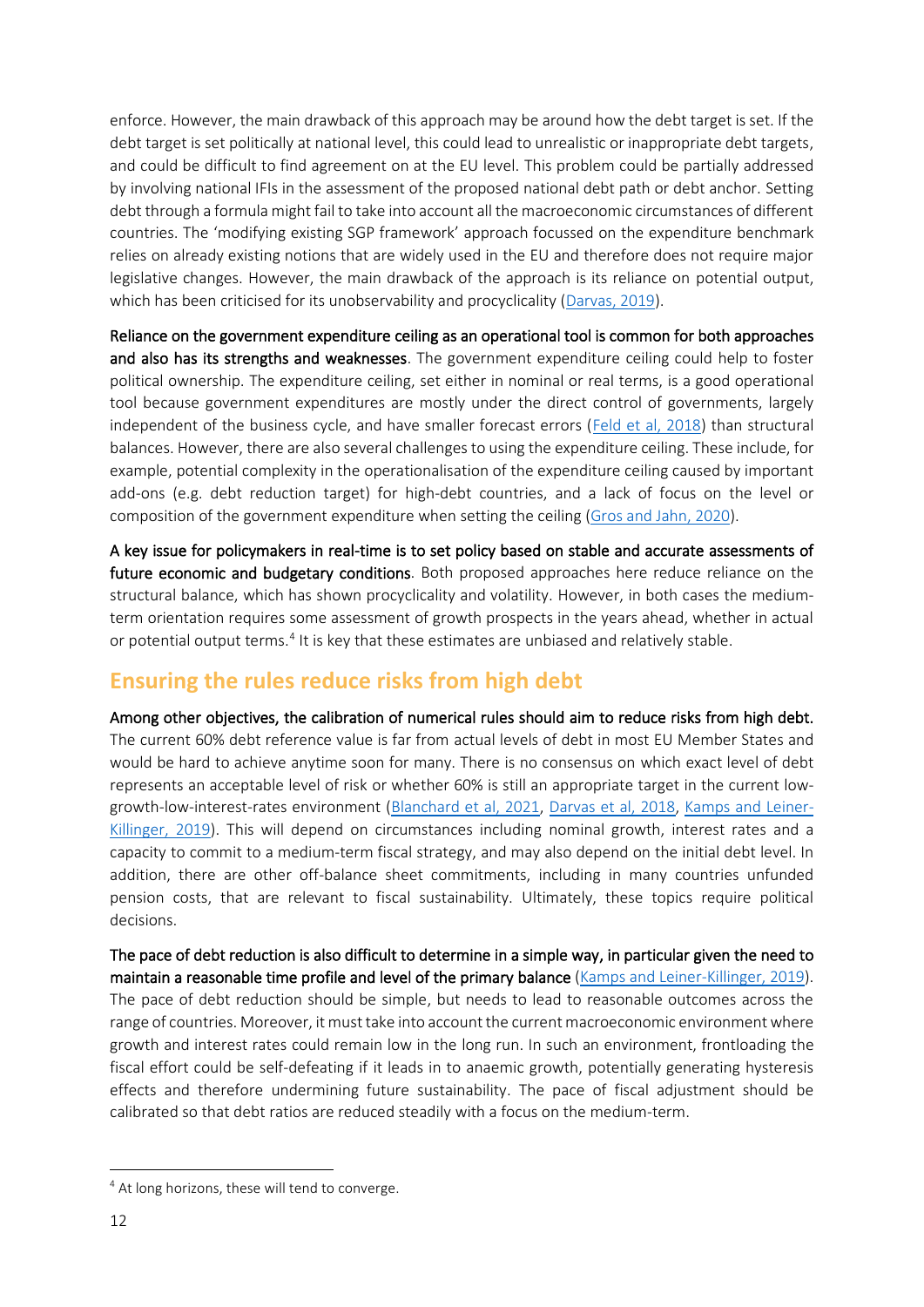Future fiscal rules could set the requirement to reduce debt either by some new formula, allowing it to be determined by other parts of the rules or through a political decision possibly vetted by the national IFI. In any event, this choice itself would require a decision about what outcome is deemed appropriate. This is inherently a political decision that requires choices about risk, and about how the fiscal burden is distributed across generations. IFIs can provide an analysis of alternative outcomes but cannot determine how this choice should be made. Reaching a coherent political agreement may be difficult, and there are risks that short-term political choices may dominate. On the other hand, it may not be easy to find a simple numerical rule that is appropriate to all country situations. At EU level, the decision on the appropriate debt target could draw also on evaluations of long-term issues by the Ageing Working Group, and at national level it could draw on assessments of national IFIs. In particular, decision-making would greatly benefit from assessments of medium-to-long-term sustainability from

national IFIs, which may be better able to capture specific challenges in individual countries.

#### *Designing expenditure ceilings*

Multi-year expenditure ceilings could help as an operational requirement to achieve fiscal objectives. A well-designed multi-year expenditure ceiling should avoid the risk of increasing spending in a procyclical way during good times. A ceiling provides some leeway for the government to avoid overspending; resetting it periodically should avoid major policy errors if outcomes diverge from what was expected. The expenditure ceiling or benchmark needs to be predictable yet flexible enough to allow some adjustment if the economy follows a very different path from what was originally planned. Some lower bound (i.e. expenditure floor) can also be envisaged in order to smooth out expenditure and avoid sharp cuts in times of economic downturn.

Expenditure ceilings can be set in nominal or real terms. Setting spending ceilings in nominal terms is simpler and more predictable relative to nominal choices around public spending. However, setting an expenditure ceiling in real terms and then adjusting for inflation allows adjustment for nominal shocks, which may be appropriate or necessary in many cases. Either approach is simpler and more predictable than setting spending as a share of GDP, and better supports macroeconomic stabilisation (Andrle et al, [2015\)](https://www.imf.org/external/pubs/ft/sdn/2015/sdn1509.pdf). Aligning the setting of the multi-year limits with the national electoral cycle, and making the targets binding, would avoid unjustified annual revisions [\(Network of EU IFIs, 2021\)](https://www.euifis.eu/images/Network%20of%20EU%20IFIs%20-%20How%20to%20strengthen%20fiscal%20surveillance%20towards%20a%20medium-term%20focus(1).pdf). However, some adjustment would be inevitable if some parameters used to set expenditure ex-ante (for example prices, interest rates or number of unemployed persons) turn out significantly off-mark in the following years.

The current EU expenditure benchmark is prone to revision, even with 10-year averaging, because of its reliance on a volatile measure of potential output [\(Barnes and Casey, 2019\)](https://voxeu.org/article/euro-area-budget-rules-spending-must-avoid-pro-cyclicality-trap). Furthermore, the level depends on spending the previous year, including small tolerated overruns that raise the base or underspends that limit future spending. Setting the expenditure benchmark based on a level of spending of multiple years would improve its design. For many countries, moving the focus to a truly functional rather than *pro forma* - multi-year cycle would be a significant step towards a more long-term and stability-oriented fiscal policy. This would imply fixing the nominal expenditure ceiling several years at a time, for example for at least 3 years. This would balance the need to provide stability while avoiding fixing the requirements for too long so that they remain relevant. This would strongly support domestic medium-term budgetary frameworks.

In practice, the commitment to meet multi-year expenditure ceilings has been helpful to countries in managing the public finances. In the Netherlands, a four-year fixed expenditure budget is set at the beginning of each political term as part of the coalition agreement. In Finland and Sweden, expenditure targets are also set at the beginning of each political term, and although less formalised (i.e., no coalition agreement), are followed strictly [\(Network of EU IFIs, 2021\)](https://www.euifis.eu/images/Network%20of%20EU%20IFIs%20-%20How%20to%20strengthen%20fiscal%20surveillance%20towards%20a%20medium-term%20focus(1).pdf). The top-down spending aggregates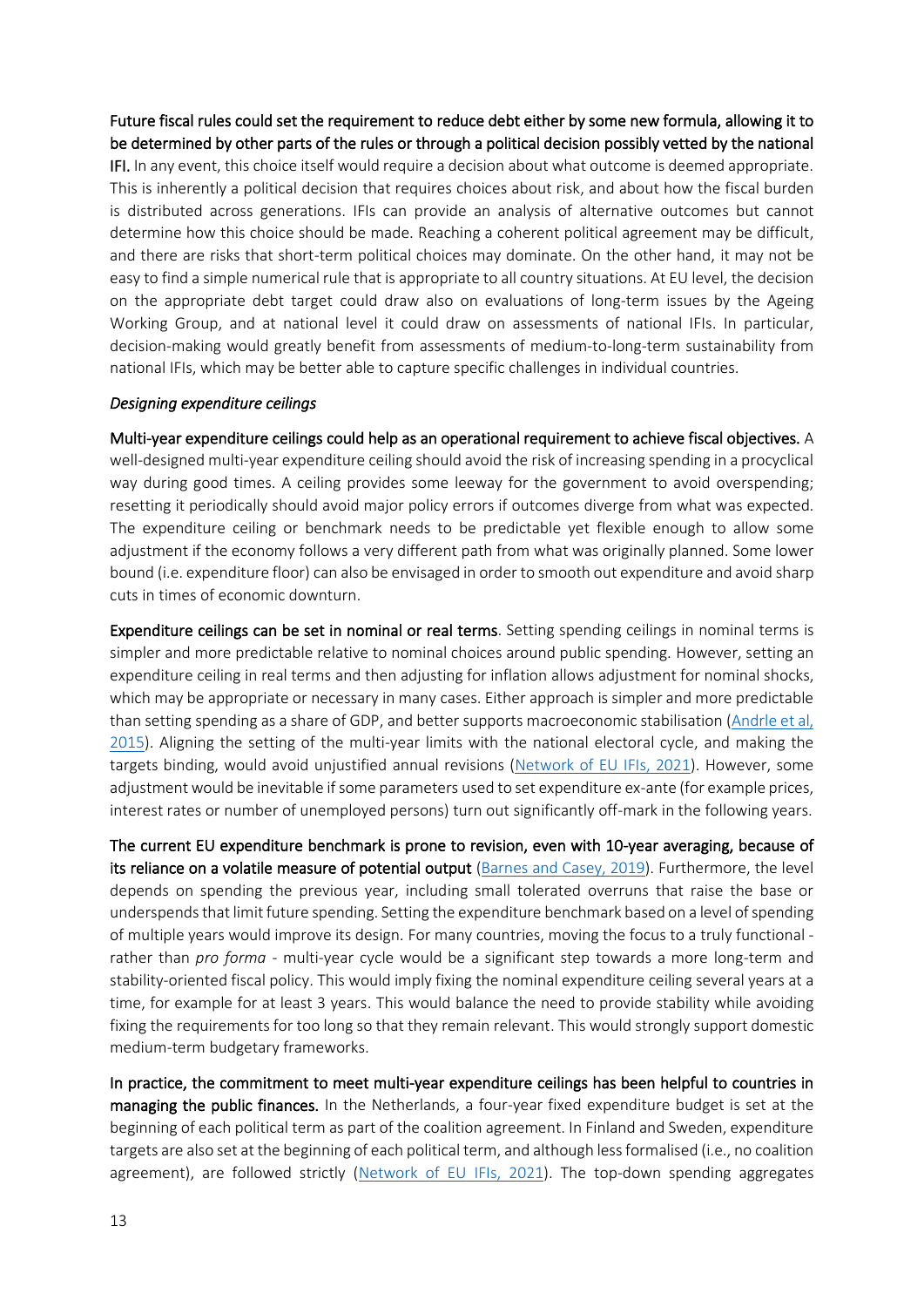expressed in budgetary accounting help to fix departmental spending over the medium-term<sup>5</sup>. Achieving a steady pace of spending increase below growth, under certain conditions, implies that rising ageing or health spending need to be either financed by a structural increase in revenue, spending reductions in other parts of the budget or through discretionary increases in taxation.

#### There are several design issues that must be considered in setting the expenditure ceiling:

- *Setting the medium-term spending path*. For high-debt countries, a multi-year expenditure path can be established in such a way as to bring debt levels to a chosen target. This requires an assessment of revenue growth and interest rate cost. Given that a medium-term perspective is required, it is inevitable that some assessment of the underlying trajectory of the economy will be needed. Shorter horizons imply that cyclical factors will play a greater role. Given that the focus is on the growth rate, an expenditure ceiling relying on medium-term potential growth delivers less uncertainty and revisions than the structural balance estimates, which are frequently revised<sup>6</sup> [\(Andersen & Darvas, 2020\)](https://www.bruegel.org/wp-content/uploads/2020/10/IPOL_STU2020645733_EN.pdf). It would still be important to ensure that a sound and reasonably stable measure of potential or trend GDP is used.
- *Expenditure measure* Using a modified aggregate measure allows governments to run predictable and steady budgetary policies without distortions due to one-off factors. This also helps to ensure that spending is sustainable and does not rely on temporary measures. The targeted expenditure ceiling should adjust for one-offs and some temporary factors. Adjustment could be made for cyclical factors, particularly changes in cyclical unemployment spending, which can be relatively easily achieved if appropriate techniques are used [\(Reuter,](https://www.europarl.europa.eu/RegData/etudes/STUD/2020/645732/IPOL_STU(2020)645732_EN.pdf)  [2020\)](https://www.europarl.europa.eu/RegData/etudes/STUD/2020/645732/IPOL_STU(2020)645732_EN.pdf). Many existing proposals suggest excluding interest spending, as it allows for more counter-cyclicality [\(Bénassy-Quéré](https://cadmus.eui.eu/bitstream/handle/1814/50904/PolicyInsight_2018_91.pdf?sequence=1&isAllowed=y) et al, 2018) or because these expenditures are not directly under the control of government [\(Feld et al, 2018\)](https://voxeu.org/article/refocusing-european-fiscal-framework). Considering different levels of both risk premia and public debt across the EU as well as persistent sovereign debt market fragmentation, exclusion of interest expenditures from the expenditure measure might however lead to an insufficient reduction in debt.
- *Harmonising the accounting and variables* used to determine the expenditure ceiling. Currently, most national governments in the EU use expenditure ceilings to operationalise the structural balance rule and achieve the MTO. However, there are many cross-country differences in how ceilings are set, particularly in underlying accounting perspectives. For instance, in some countries, targets are set using national accounting standards, which differ from country to country. This also makes it hard to reconcile targets with operational budgets that are often specified in cash terms. Reconciliation with fiscal rules can also be problematic if the targets are not binding or are frequently revised.
- *Adjusting for discretionary revenue* measures. The expenditure ceiling should be adjusted using an appropriate method for any discretionary revenue measures, to ensure that there is no bias towards revenue measures and that governments, provided adequate funding, have the option to raise expenditure. The estimation of the budgetary impact of discretionary revenue measures is often contentious, as governments have a tendency to overestimate revenueincreasing discretionary measures and underestimate revenue-decreasing discretionary measures. IFIs could contribute to a more accurate assessment of the budgetary impact of

<sup>&</sup>lt;sup>5</sup> For the expenditure ceiling to be effective and easy to enforce there should be an EU-level agreement on country-specific fiscal objectives and appropriate level of expenditure ceiling that later could be transposed at the national level.

 $6$  Although any revision of the structural balance would have a direct and equivalent effect on the level of debt reduction.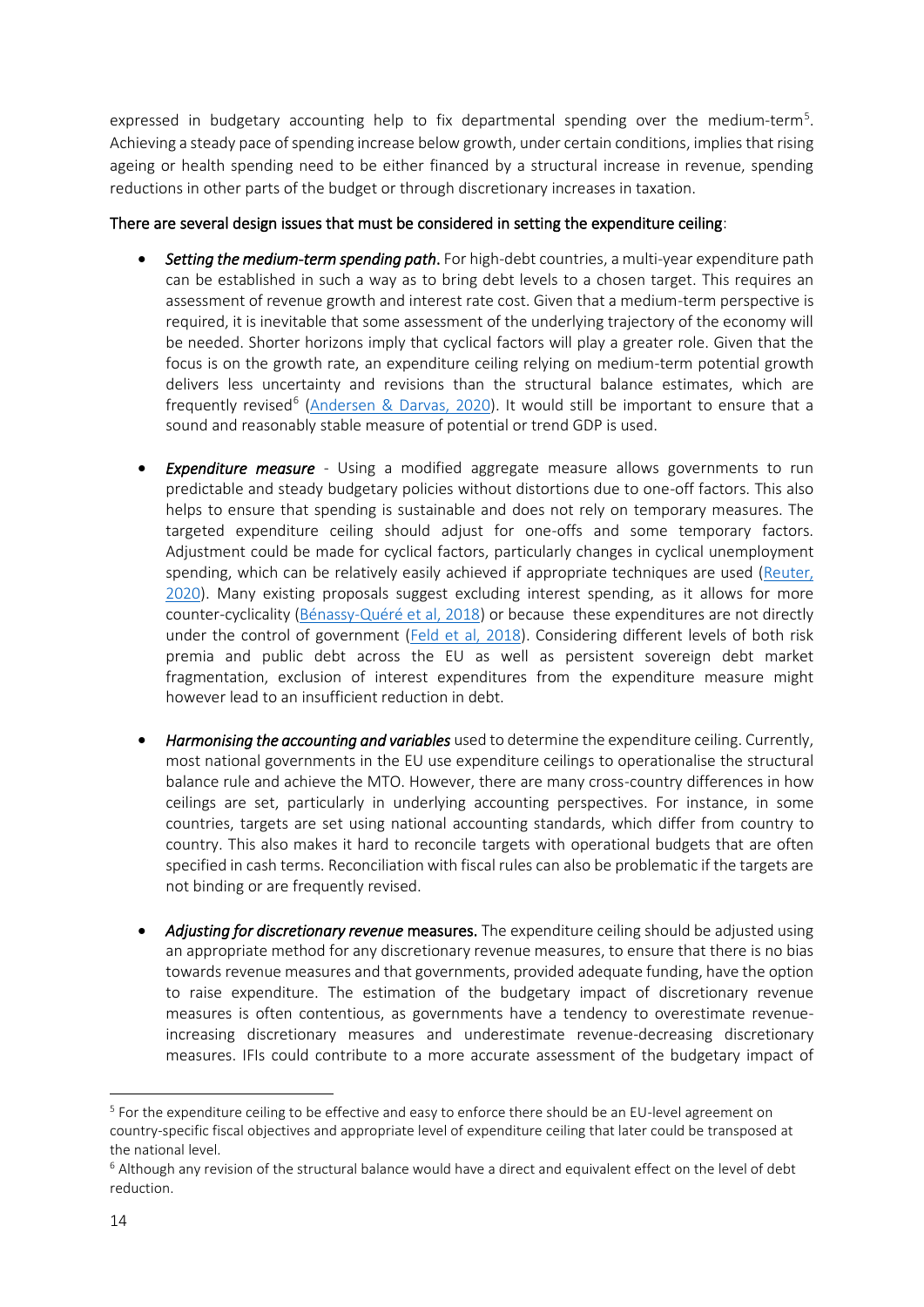discretionary revenue measures by providing independent and objective estimations, if adequate access to information on data and assumptions is provided to them.

• *Allowing for deviations from the rule*. Some proposals for expenditure rules [\(Bénassy-Quéré](https://cadmus.eui.eu/bitstream/handle/1814/50904/PolicyInsight_2018_91.pdf?sequence=1&isAllowed=y) et [al, 2018,](https://cadmus.eui.eu/bitstream/handle/1814/50904/PolicyInsight_2018_91.pdf?sequence=1&isAllowed=y) [Feld et al, 2018,](https://voxeu.org/article/refocusing-european-fiscal-framework) [Constancio, 2020\)](https://link.springer.com/article/10.1057/s41294-020-00122-3#Fig1) include an ability to deviate from the expenditure ceiling or requirement. These include: (a) allowing an adjustment margin for overruns, or (b) allowing to 'bank' savings, including through a 'rainy day fund' [\(Constancio, 2020\)](https://link.springer.com/article/10.1057/s41294-020-00122-3#Fig1). These can allow for additional flexibility and improve fiscal management, for example allowing for more active countercyclical policies. However, all these adjustments create complexity. In addition, a large margin of adjustment could effectively decouple spending from spending rules, both while the deviations are accumulated and as they are wound down. This may undermine their effectiveness, although sustainability concerns can be reduced if Member States only spend accumulated funds in this way, rather than 'borrowing' from an adjustment account. In any case, allowing for deviations needs to be carefully balanced with the complexity it brings, and any exceptions need to be carefully controlled and protected by safeguards. These include assessments by national IFIs of the appropriateness of using such facilities.

A 'through the cycle' approach provides room for automatic stabilisers to operate but limits the scope for countercyclical policy. Using an expenditure ceiling as an operational target with a medium-term perspective while aiming to achieve steady and appropriate spending growth in steady-state implies that the budget balance will fluctuate through the cycle<sup>7</sup>. While this provides a strong basis to stabilise the economy, it may be insufficient either during severe downturns where more stimulus may be warranted, or where countries are experiencing overheating and need to tighten fiscal policy more aggressively. Re-evaluating the appropriate fiscal trajectory once the shock has hit would be one way of addressing this. Allowing some 'adjustment account' or 'escape clause' around rule requirements would be another method of allowing countries to run a tighter fiscal policy during 'good times,' while providing more stimulus in 'bad times'. This however would require significant safeguards.

#### *Simplifying the rules*

Complexity could be addressed through reducing the number of rules that are the focus of enforcement, or by simplifying their interpretation*.* This could be achieved without making the rules weaker. Simplification could contribute to supporting enforcement and helping to foster buy-in from the public and key stakeholders.

The number of rules that are the focus of the governance framework could be reduced in a number of ways. Many rules ultimately impact the same variables, so there is a degree of overlap that could be reduced. The 'debt target, expenditure rule' concept would increase the focus on two measures – one anchor (debt target), one operational target (expenditure ceiling) against which governmental fiscal policy choices are assessed. This could be compatible with removing other rules entirely or keeping them as inputs and/or benchmarks against which the broader sustainability assessment can be performed. An approach based on implementing a version of the existing rules could also put operational emphasis on some metrics, such as the structural balance, in favour of simpler ones - with

 $7$  Assuming steady-state starting point, budget balance would fluctuate through the operation of the automatic stabilisers only as revenue varies over the cycle and due to unemployment-related spending. Assuming high (low) debt starting point, budget balance fluctuations can show fiscal contraction (expansion) as well as the functioning of automatic stabilisers.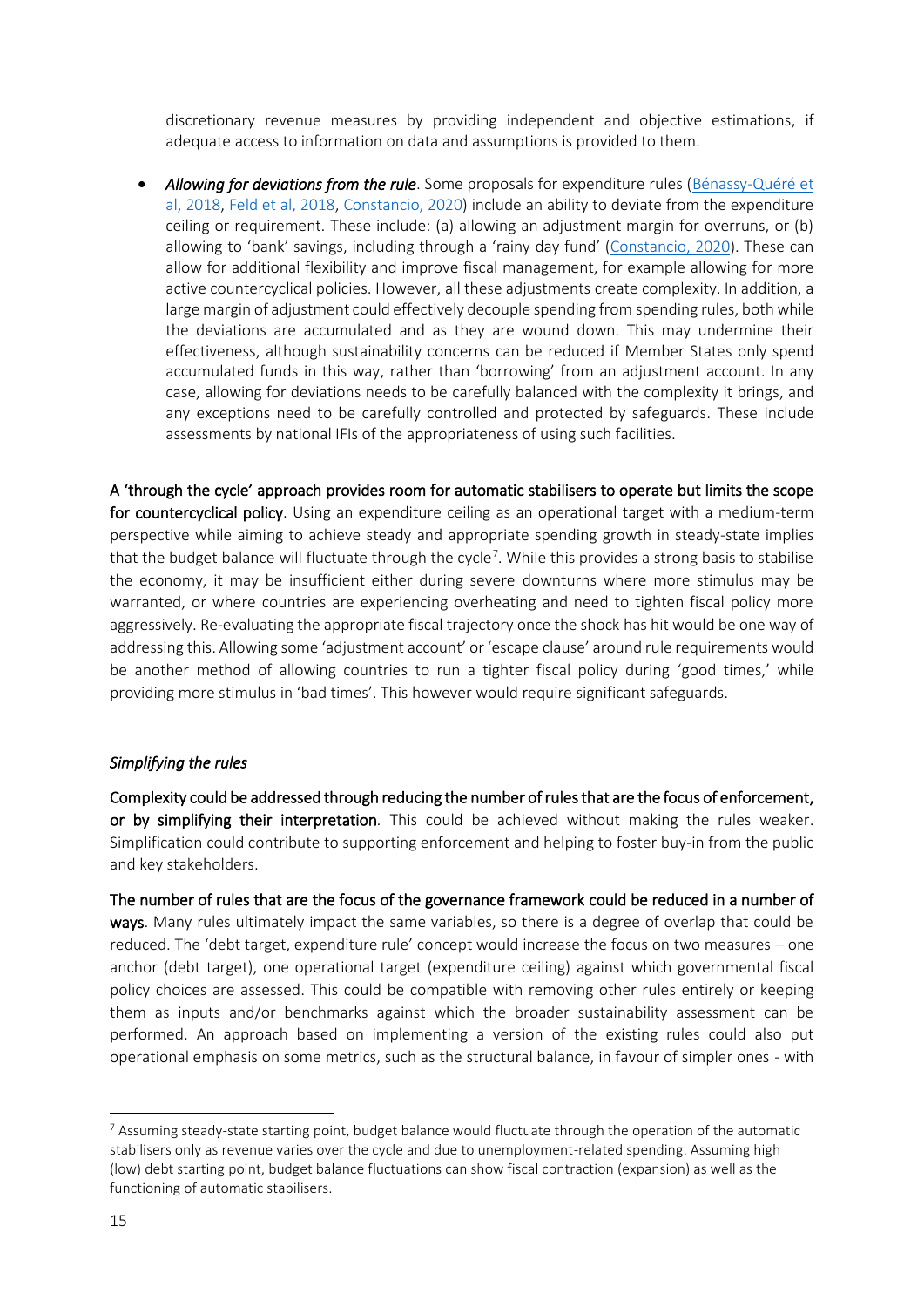the growing emphasis on the expenditure benchmark in recent years – while their role as a mediumterm reference for assessing the sustainability of public finances could be maintained.

#### There are a number of options that could reduce the complexity of how a given set of rules is implemented without necessarily reducing their effectiveness.

- First, a number of features have been added to the rules. These cumulatively amount to many additional details with modest impact. For example, the 'investment' and 'structural reform' clauses included detailed numerical rules for how they are applied. However, while they may respond to legitimate needs, the leeway they offer to Members States is often too small to be economically meaningful. At the same time, the conditions are so onerous that very few countries have used these facilities, even if they were entitled to them [\(EC, 2018\)](https://ec.europa.eu/info/sites/default/files/economy-finance/com_2018_335_en.pdf). Countries undertaking major supply-side measures could still be granted some leeway, but this should be conditioned on a full economic assessment rather than numerical criteria only, including an assessment by the national IFI.
- Second, some of the complexity in the way that rules are specified reflects specific measurement problems, notably with the Commonly Agreed Methodology for calculating potential output (discussed in more detail below). The volatility of this measure has led to the inclusion in the rules of a range of smoothing, timing and averaging assumptions. Moving to a more stable measure could largely eliminate any need for these features, as well as helping to reduce procyclicality.
- Third, existing rules and guidance rely heavily on very detailed numerical implementation or complex sets of rules. Key concepts such as discretionary-revenue measures (DRMs), one-offs and the structural balance should be set out in a simple way based on clear principles and with examples, but without trying to cover every possibility. Efforts to develop detailed agreed understandings can lead to a 'lowest common denominator' approach that may be flawed, leave significant gaps or be too complex. These approaches may at times suffer from a 'one-size fits all' approach or end up with very complex numerical specifications that increase the opacity of the requirements without clear benefits.<sup>8</sup> An approach with a more prominent role for assessment by national IFIs could result in some differences of treatment across countries, but should provide a better picture of the fiscal issues in each Member State.
- Fourth, information on the rules remains spread across multiple documents. Besides primary and secondary legislation, the Commission has produced two codes of conduct and multiple communications. Each of these documents contains many additional details on the application of the rules. The main compendium of the interpretation of the current fiscal rules - the *Vade Mecum* - runs to 108 pages. Even this is not sufficient to understand the rules, with important information only available in references, for examples in boxes in past editions of the Commission's Public Finances in EMU publication. There should be a simple and timely consolidated guide to the rules that is designed to address the necessary issues but does not add complexity. To facilitate the monitoring of compliance with the fiscal rules by the IFIs, it would help if any changes to the fiscal rules were communicated to the IFIs well in advance and in a more direct way. Annual changes to fiscal rules approved by the Commission and governments, which are not flagged to the IFIs, have so far been one of the biggest challenges IFIs have faced in monitoring and assessing compliance with the fiscal rules.

<sup>&</sup>lt;sup>8</sup> See for example Box 1.6 of the Vade Mecum that proposes 5 measures of economic circumstances or Box 1.9 on convergence measures.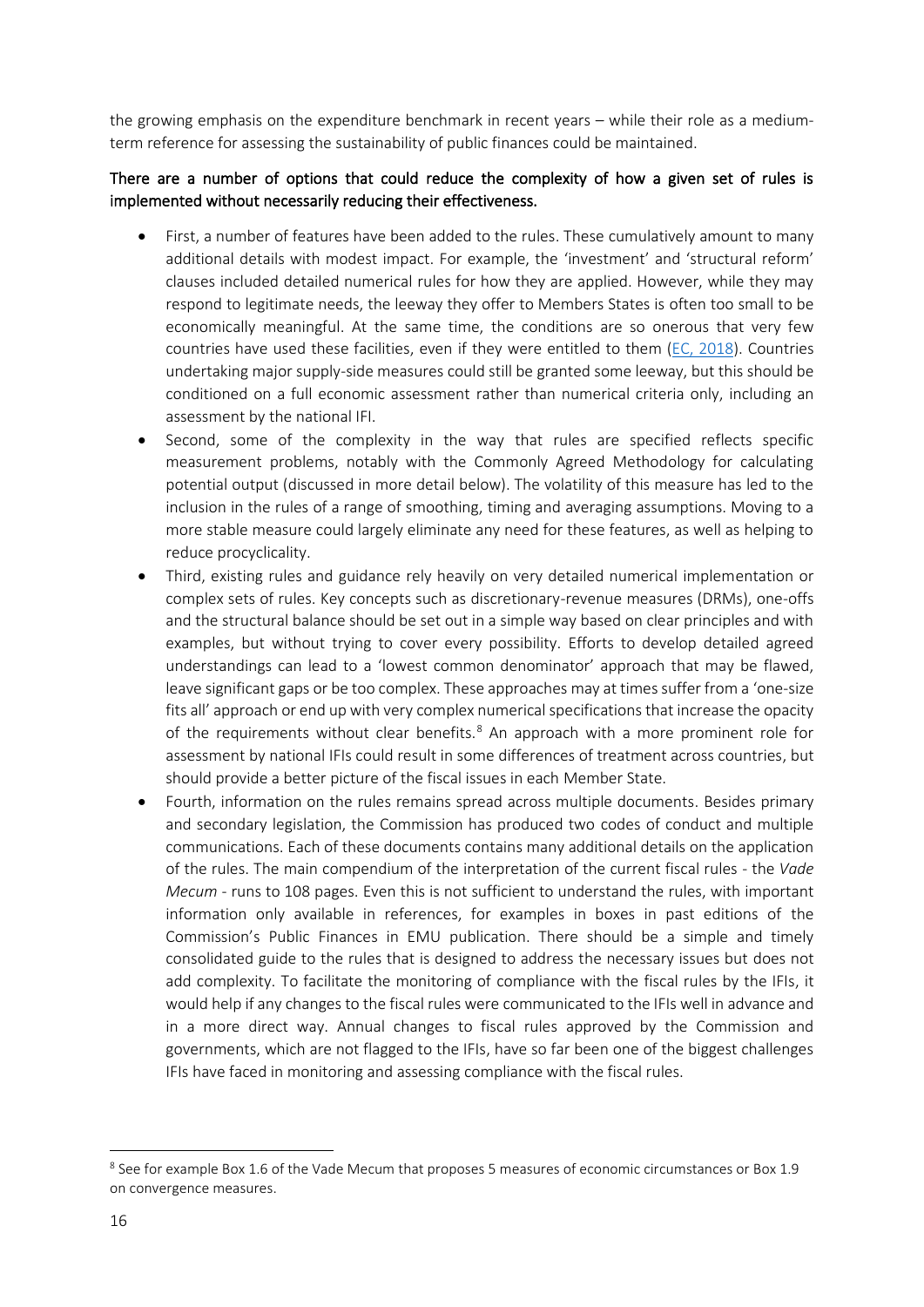A single escape clause could increase simplification and transparency of the current EU fiscal framework. Most existing proposals to reform the EU fiscal rules [\(EFB, 2020,](https://voxeu.org/article/reforming-eu-fiscal-framework-now-time) [Bénassy-Quéré](https://link.springer.com/article/10.1057/s41294-020-00122-3#Fig1) et al, 2018, [Darvas et al, 2018,](https://www.bruegel.org/wp-content/uploads/2018/10/PC-18_2018.pdf) [Feld et al, 2018\)](https://voxeu.org/article/refocusing-european-fiscal-framework) favour a single escape clause over a current set-up that includes the general escape clause. Having one escape clause that would allow countries to deviate from the rules in case of 'exceptional circumstances' would strengthen political accountability. The final decision to trigger the escape clause in relation to Member States could be based on clear pre-defined criteria or a Commission assessment in case of external shocks (e.g. natural disasters). This decision should take into account the independent assessment by IFIs, which are well-placed to assess the situation that a country faces.

#### *Other design issues for fiscal rules*

Investment may warrant special treatment and recognition in the design of the rules. Public investment in the EU has been on a declining trend in most European countries since the Global Financial Crisis [\(EC](https://www.ecb.europa.eu/pub/pdf/other/eb201602_article02.en.pdf)B, 2016), even though interest rates have declined to very low levels. The Commission in its EU economic governance review also acknowledged that the quality of public finances, in particular public investment, is one of the areas for improvement [\(EC](https://ec.europa.eu/info/sites/default/files/economy-finance/swd_2020_210_en.pdf), 2020). The reasons behind the decline in public investment should be investigated and addressed. Looking ahead, very large investments could be required over the coming decade to address the climate transition. To meet EU climate goals, about 0.5 % - 1 % of GDP of additional public investment will be required annually for the next ten years [\(Darvas & Wolff, 2021\)](https://www.bruegel.org/2021/09/a-green-fiscal-pact-climate-investment-in-times-of-budget-consolidation). Increasing public investment to meet the climate goals could be challenging as current rules make no provision for such a prolonged increase in investment spending. These investments may be necessary and cost-effective, particularly at low interest rates, and it may be appropriate to spread the cost of ramping up the capital stock over a longer period. However, there are also significant challenges in taking investment into account in fiscal rules, and the outcome should not imply a worsening of fiscal sustainability.

While the current framework is neutral regarding the composition of public revenues and expenditures, it may in practice have contributed to a distortion in policy choices. In certain occasions (e.g. rising social spending pressures), fiscal consolidation induced by rules may have had an indirect adverse impact on public investment [\(Delgado-Tellez et al, 2020\)](https://www.bde.es/f/webbde/SES/Secciones/Publicaciones/PublicacionesSeriadas/DocumentosTrabajo/20/Files/dt2025e.pdf). This was previously the case for several countries, where public investment cuts were made following substantial fiscal consolidation needs<sup>9</sup> [\(ECB, 2016\)](https://www.ecb.europa.eu/pub/pdf/other/eb201602_article02.en.pdf). It may be politically more expedient during periods of fiscal consolidation to cut public investment, rather than to cut current expenditure. In principle, spending on investment differs from current spending in that it should deliver a future gain, either in terms of higher national income or, for some projects such as toll roads, direct government revenue. There could therefore be a case to treat it differently in the fiscal rules from a sustainability point of view. Investment spending however can worsen public deficits at the time it is spent, and increase the debt ratio for a long time. A sound framework should be in place to ensure that the investment will actually boost potential output in future years.

Consideration could be given to adjusting the fiscal framework to give special treatment to investment, but the advantages and drawbacks would need to be carefully weighed. Excluding certain measures of investment from the expenditure rule would need to be approached carefully, and should not simply be used to loosen fiscal policy. Darvas and Wolff propose, for example, excluding some measure of 'green' investment from EU rules. Measures based on National Accounts definition of gross fixed capital formation would likely be the most straightforward to implement, although this may not coincide with

<sup>&</sup>lt;sup>9</sup> The largest cuts however were recorded in countries with initial high ratio of public investment, notably related to pre-crisis booms.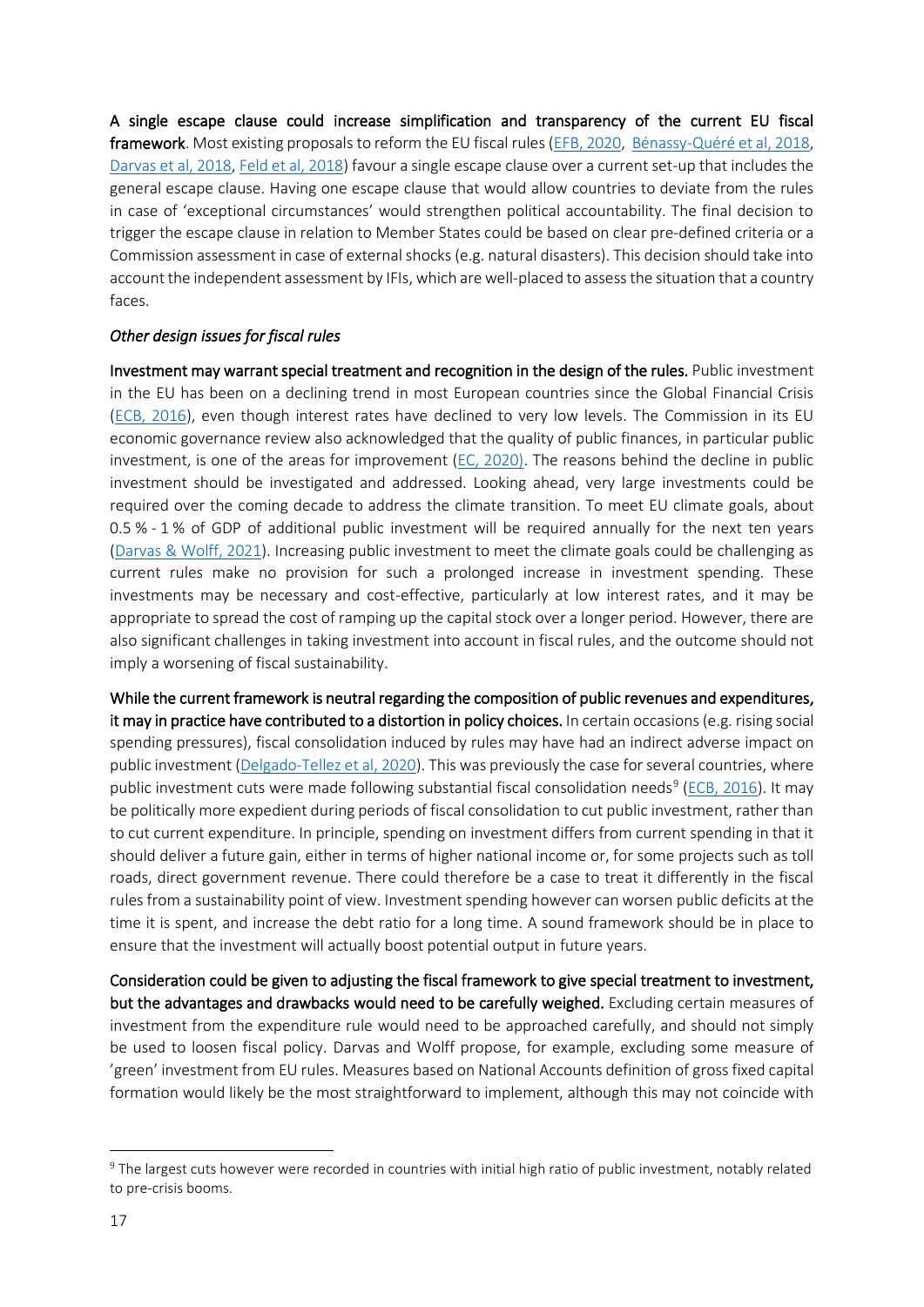the full scope of productive government investment activities.<sup>10</sup> Any measure should be based on the net increase in the public capital stock rather than gross measures of investment that include current consumption of capital. A key difficulty is that the cost-effectiveness of investment is hard to assess, in particular considering the financing alternatives and their impact on output and public finances [\(ECB,](https://www.ecb.europa.eu/pub/pdf/other/eb201602_article02.en.pdf)  [2016\)](https://www.ecb.europa.eu/pub/pdf/other/eb201602_article02.en.pdf). National IFIs could provide independent assessment of the fiscal and economic impact of public investment.

To enhance compliance with fiscal rules, changes may be required to enforcement mechanisms and surveillance in the EU governance framework. As discussed above, compliance with fiscal rules has been mixed and selective. This should be supported by improvements in the design of rules to make them simpler and less procyclical. Changes could also be made to the enforcement mechanisms and sanctions themselves. Surveillance of compliance with fiscal rules should also make more use of assessments undertaken by national IFIs as discussed below.

It is essential that any proposed change to fiscal rules be tested. Many proposals for rules are made without working out their implications across a variety of situations, for example based on simulations for a single set of parameters or purely a priori reasoning. This can lead to poor outcomes or unintended consequences when the rules are applied. For example, the high frontloading of consolidation requirements under the SGP debt reduction benchmark would have been exposed had the implications of the rule been drawn out in a simple model under different nominal growth assumptions. At a minimum, the implications of proposed rules should be fully developed based on real-time forecasts for all Member States. These should also be developed for a range of alternative scenarios, or in stochastic simulations. Given that the economic data or forecasts that feed into the rules is often revised, these exercises should reflect data and forecast uncertainty, including looking at how the rules would have operated in pseudo real-time based on historical data. The risks of strategic manipulation of the rules, and likely weak spots in their application, should also be assessed and made public.

Reforming the EU fiscal governance framework may require major legislative changes, while inconsistencies with national budget rules should be reduced. Such aspects, which may require Treaty changes, face the highest hurdle in terms of implementation from a legal perspective, while others may require various legal changes or only procedural modifications. One of the main legal challenges in reforming the current fiscal framework would be the EU Fiscal Compact. The Fiscal Compact was signed in 2012 by 22 EU Member States. It requires signatories to maintain a budget balance in structural terms, or to make progress towards it. This requirement must be enshrined in domestic legislation of a constitutional nature. This gave rise to many inconsistencies between national and EU rules, since interpretative changes to the EU framework that were adopted after 2012 were never included in the Fiscal Compact and thus national rules<sup>11</sup> [\(Deroose et al, 2018\)](https://voxeu.org/article/eu-fiscal-rules-root-causes-its-complexity). Such inconsistencies often resulted in de facto two different frameworks (EU-level and national) that apply in parallel and could be inconsistent. This has negative implications for the transparency of both the EU and national fiscal frameworks, as well as national ownership of fiscal rules. The Fiscal Compact therefore would require an overhaul to bring national rules in line with the future EU framework. Alternatively, a solution should be found to align it effectively.

<sup>&</sup>lt;sup>10</sup> The GFCF definition also excludes routine maintenance and repairs, which can bias governments towards new investments at the expense of maintaining old investments. Investment grants (D.92 of the national accounts) are also excluded because the investment is undertaken by bodies outside the general government sector. <sup>11</sup> Unless national rules made a direct link to EU legislation.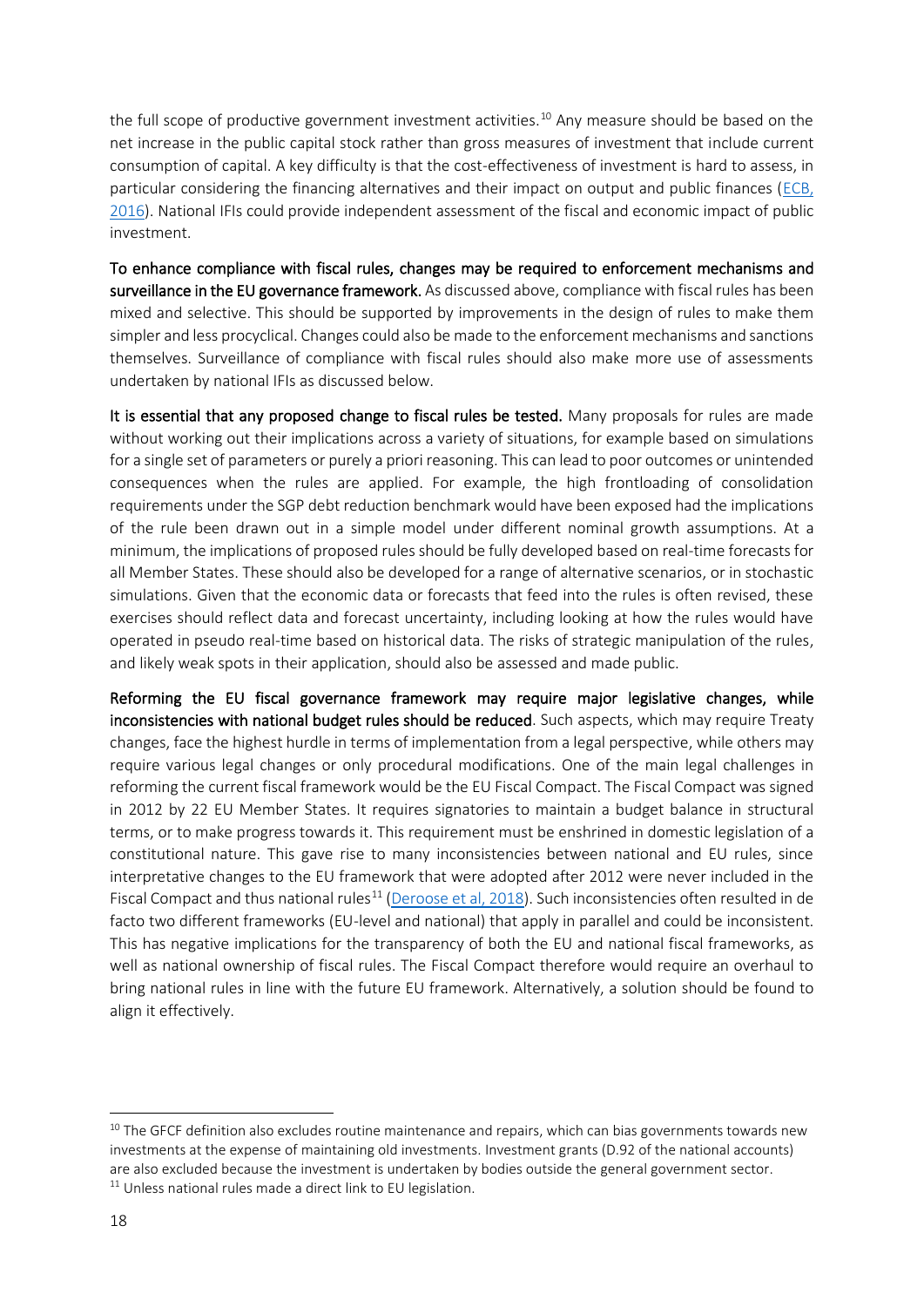## <span id="page-18-0"></span>**Role of IFIs in the EU fiscal framework**

EU fiscal governance has had a decisive role in developing national IFIs in many EU Member States. National IFIs have been established for a long time in some EU Member States, notably the Netherlands and Sweden, while various institutes, councils and other bodies have played similar roles in other countries. Many experts and academics were calling for national independent IFIs to be established during the 2000s. However, many countries did not establish them until after the Global Financial Crisis. They were a requirement in Member States subject to macroeconomic adjustment programmes. In the EU framework, the development of IFIs was introduced in several steps. First, the need to involve IFIs in the budgetary processes was referenced in the Six-Pack [\(Directive 2011/85\)](https://eur-lex.europa.eu/legal-content/en/ALL/?uri=CELEX%3A32011L0085). Furthermore, the Fiscal Compact within the Treaty on Stability, Coordination and Governance in the EMU (TSCG) introduced requirements for the independence of EU IFIs and the 'comply or explain' principle. Finally, the Two-Pack [\(Regulation 473/2013\)](https://eur-lex.europa.eu/legal-content/EN/ALL/?uri=CELEX%3A32013R0473) formalised the role of EU IFIs in official macroeconomic forecasting and monitoring of compliance with fiscal rules<sup>12</sup>.

Multiple studies point to substantial positive impacts of the EU IFIs on fiscal transparency and sustainability. The presence of IFIs is associated with more accurate and less optimistic fiscal forecasts [\(Beetsma et al, 2018\)](https://www.imf.org/en/Publications/WP/Issues/2018/03/23/Independent-Fiscal-Councils-Recent-Trends-and-Performance-45726) as well as greater compliance with fiscal rules [\(Lledo, 2018\)](https://www.imf.org/en/Publications/WP/Issues/2018/03/23/Independent-Fiscal-Councils-Recent-Trends-and-Performance-45726). IFIs also contribute to fiscal sustainability by persuading policymakers to opt for sound fiscal policies [\(Beetsma et al. 2017\)](https://www.imf.org/en/Publications/WP/Issues/2017/09/01/The-Political-Economy-of-Fiscal-Transparency-and-Independent-Fiscal-Councils-45146). Indeed, IFIs were proven to contribute to deficit reduction [\(Capraru et al, 2020\)](https://ideas.repec.org/p/ane/wpcfro/201101.html) and foster compliance with EU fiscal rules through their ability to engage with the public through national media [\(EC, 2021\)](https://ec.europa.eu/info/sites/default/files/economy-finance/ip147_en.pdf).

IFI effectiveness is conditional on strong and sustained political commitment to the mandate of a fiscal council [\(Hageman, 2011\)](https://www.oecd.org/economy/growth/fiscal%20councils%20fiscal%20performance.pdf). However, wide space for national discretion in the current fiscal framework has led to substantial differences across EU IFIs in breadth of mandates. Cross-country differences also persists in funding and access to information. The Network of EU IFIs has consistently called for strengthening the role of IFIs and setting minimum standards (Network of EU IFIs[, 2015,](https://www.euifis.eu/download2/EUIFIS_network_position_paper_final_02.pdf) [2016](https://www.euifis.eu/download2/minimumstandards_final.pdf) an[d 2019\)](https://www.euifis.eu/download/statement_reinforcing_and_protecting_ifi_s.pdf).

### <span id="page-18-1"></span>**Enhancing the role of national IFIs in EU fiscal governance**

The capacity of national IFIs to make independent objective assessments of national fiscal dynamics and to raise transparency could be used more effectively in the EU fiscal framework. National IFIs have expertise to make independent assessments of economic and fiscal developments based on national conditions. The current role of national IFIs is set out in Box 3.

IFI assessments should feed into the surveillance process at the EU level as undertaken by both the Commission and the Council through an obligation to take these into account, alongside their own assessments, when taking decisions on applying the EU fiscal framework. While national IFI assessments are already used extensively by national governments and the Commission, this would codify some existing practices and ensure it is undertaken on a systematic basis. The EU institutions would continue to undertake their own analysis and would be fully responsible for their own decisions regarding enforcement of the EU fiscal framework. However, the obligation to consider assessments by national IFIs could provide a basis for ensuring that EU requirements are applied in line with national circumstances where appropriate. This would increase the status and recognition of IFI assessments and potentially help to provide a bridge with national budgetary discussions and debates.

<sup>&</sup>lt;sup>12</sup> Euro-area members only.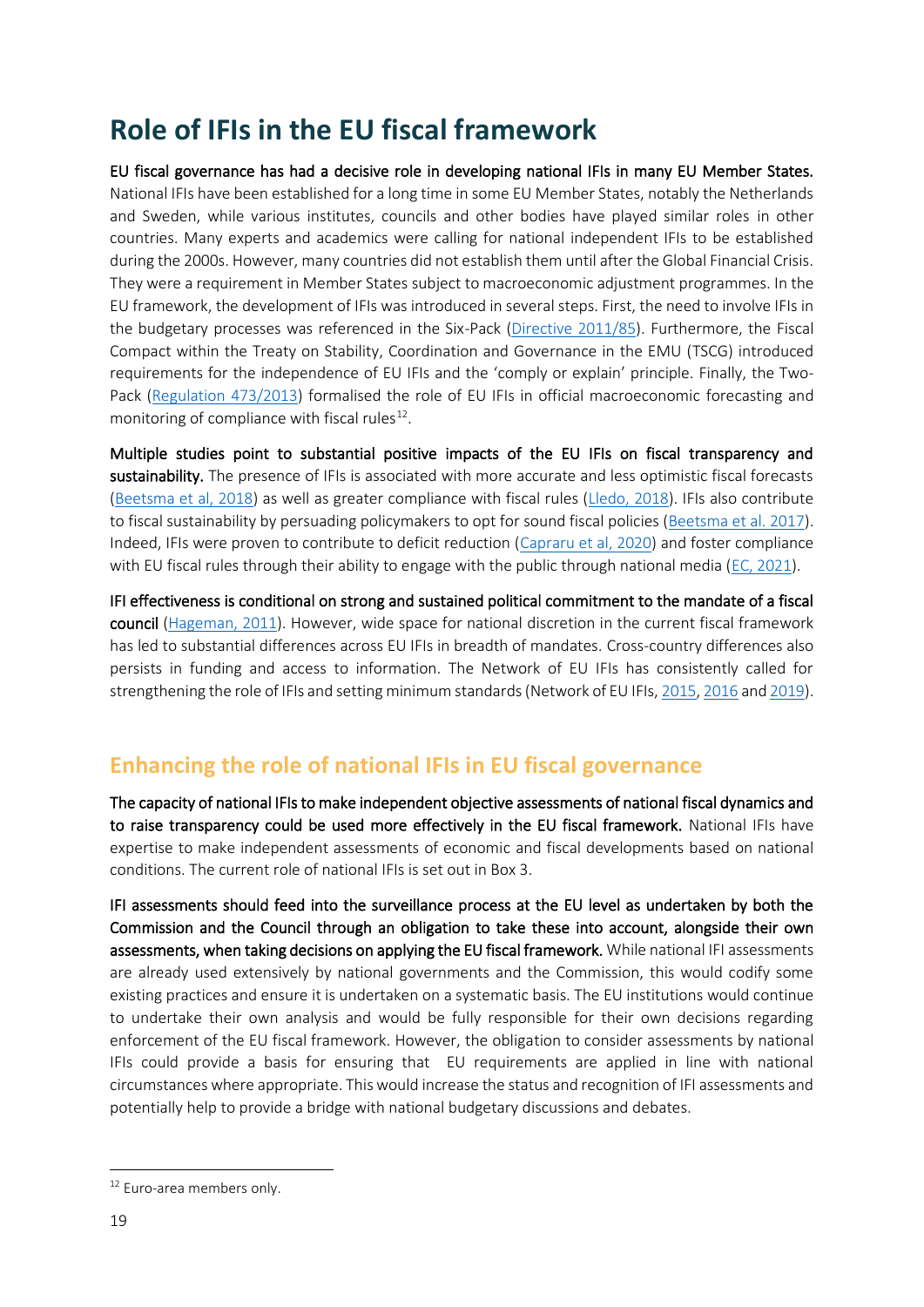At the same time, it is vital that national IFIs retain their independence, including from judgements made at EU level, so they are able to provide objective assessments of national circumstances. Many IFIs also have separate mandates connected to national fiscal frameworks that should not be compromised. National mandates of IFIs are a key part of their legitimacy and ability to engage with national stakeholders. This could be ensured if the timing of IFI assessments were such that they could be taken into consideration in the official assessments by the Commission and Council, so appropriately anchored

#### Box 2: Responsibilities of national IFIs and EU fiscal rules

Many national IFIs were established to meet the requirement under the EU governance framework for monitoring budgetary rules at national level, while in other cases this task was assigned to existing independent institutions.

National IFIs have three main sets of tasks in relation to fiscal rules:

- - In all EU Member States, monitoring compliance with domestic fiscal rules (EU Directive 2011/85).
- - For euro area Members, plus three countries voluntarily bound by the Fiscal Compact (TSCG) (Bulgaria, Denmark, Romania), monitoring of compliance with national laws required under the Fiscal Compact (TSCG) that focus on achieving budget balance and the mediumterm objective, including national corrective mechanisms.
- - For euro area members, undertaking or endorsing macroeconomic forecasts used in national budgets and stability or convergence programme updates as well as monitoring compliance with all fiscal rules in force ('Two-Pack' Regulation 473/2013).

This implies a complex structure for monitoring compliance. At EU level, there is a two-tier structure where both the Commission and national IFIs monitor compliance. However, only the Commission's assessment feeds directly into the decisions and possible sanctions agreed by the Council. At the same time, national IFIs alone are tasked with monitoring compliance with often analogous requirements in national level.

In addition, national IFIs are often assigned a range of other roles, including monitoring national budgetary rules that are independent of EU requirements.

into the EU Semester cycle.

#### More recognition of national IFI assessments at EU level is warranted in several areas:

- The contributions of national IFIs on a number of measurement issues should be taken into account*.* As noted above, this could include the identification of one-offs, estimation of potential output and structural balances and the measurement of discretionary revenue measures (DRMs). National IFIs are well-placed to understand and assess specific national circumstances and the implications for the overall fiscal position.
- Moreover, IFIs should be more involved in discussions about methodological developments when it comes to the estimation of the 'one-offs' and the DRMs. Under TSCG, IFIs are mandated to assess national compliance with a number of fiscal rules<sup>13</sup> (structural balance and debt rules and expenditure benchmark) that require estimation of the 'one-offs' DRMs. However, IFIs

<sup>&</sup>lt;sup>13</sup> As transposed in the national legislation.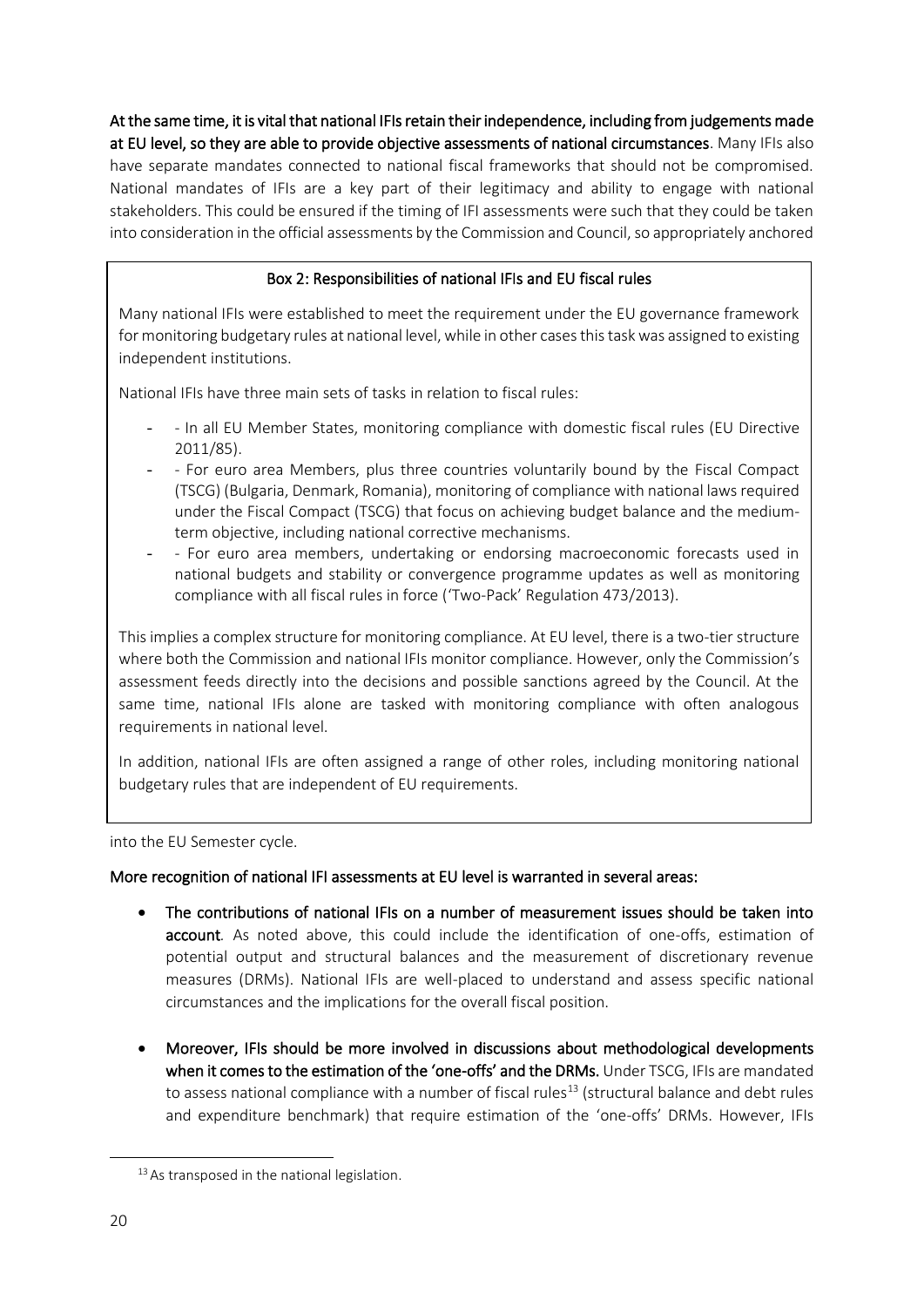currently have generally little to no access to the information on the key inputs from national governments and the Commission. IFIs should be included in the information flow between national governments and the Commission, and have a structured dialogue with the Commission services on the classification of such non-observables. National IFIs should also have timely access to any methodological changes, including versions of data and software that are used to derive the non-observable economic cycle variables for the annual assessment. This would enable all stakeholders (national authorities, national IFIs, and the European Commission) to reach their own conclusions based on the same dataset of information, eliminating the asymmetry of information of the current setup.

- More prominence should be given to national IFIs assessments of compliance with rules that monitor requirements at the EU level*.* Within the current EU governance framework, national IFIs in the euro area, Bulgaria, Denmark and Romania are tasked with monitoring compliance with EU numerical fiscal rules as transposed at national level. These include deficit and debt reference values set out in the TFEU as well as adherence to the medium-term budgetary objectives<sup>14</sup>. Within this task, IFIs are mandated to assess the activation of the correction mechanism in case of deviation from the MTO, exceptional circumstances and correction of the deviation [\(Jankovics & Sherwood, 2017\)](https://ec.europa.eu/info/sites/default/files/dp_067_en.pdf). However, these types of assessment monitor compliance ex-post, potentially after the rules have been breached. Due to extensive knowledge of national specificities as well as competences in compliance assessment, IFIs could also be tasked with ex-ante assessments of compliance with fiscal rules. Some EU IFIs already carry out such assessments within their national mandates [\(Network of EU IFIs, 2021\)](https://www.euifis.eu/eng/fiscal/302/how-to-strengthen-fiscal-surveillance-towards-a-medium-term-focus). National IFIs, together with national fiscal rules, are key to reinforce the national commitment to sound fiscal policies. National IFIs can make a substantial contribution to promoting responsible fiscal policies within the context of the SGP thanks to two main strengths: excellent knowledge of country specificities and recognised national acceptance. The Commission and the Council should take into greater consideration the role of IFIs in the assessment of national macroeconomic and fiscal frameworks.
- National IFIs could be mandated to make an assessment at national level, on a regular basis, of overall fiscal sustainability and the underlying fiscal position*.* Most national IFIs already produce debt sustainability assessments [\(Network of EU IFIs, 2021\)](https://www.euifis.eu/eng/fiscal/301/the-public-debt-outlook-in-the-emu-post-covid-a-key-challenge-for-the). However, in light of mounting fiscal costs arising over the long-term (related to population ageing, climate change, etc.), an independent multi-angular overview of fiscal sustainability encompassing all aspects of public finances is required to inform and advise fiscal choices. IFIs are well-placed to carry out such an assessment due to their technical expertise and national experience. This requirement should be the responsibility of a national IFI. It could take the form of a separate report that would be made public or covered as part of existing publications. National IFIs should be free to choose how they undertake this assessment.

There may be cases where the assessment of the Commission and national IFIs differs either on compliance with numerical benchmarks under the fiscal rules; the treatment of specific issues, such as one-offs; or the overall fiscal position. In general, it would be desirable that the two assessments align to ensure predictability and avoid confusion, although ultimately EU and national IFIs have their own mandates and have responsibility for implementing them. This may lead to some differences in

<sup>&</sup>lt;sup>14</sup> Article 5 of the Regulation 473/2013.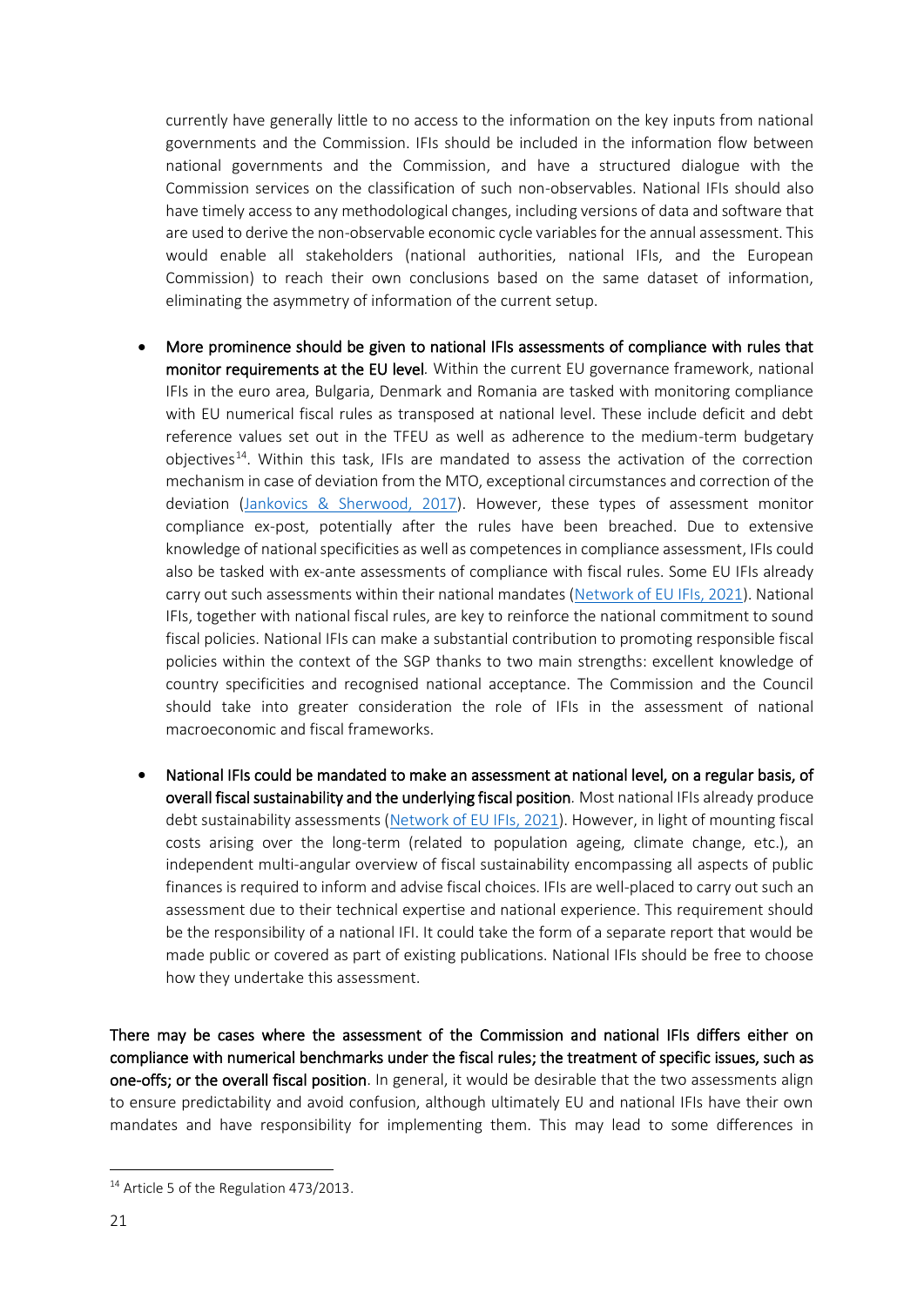assessments on compliance with the rules. On many occasions, national IFIs have imposed stricter interpretations than the Commission. The proposed approach for the Commission to recognise and take into account the assessment of national IFIs – as well as the enhanced exchange of information between EU institutions and national IFIs - could lead to fewer differences in interpretation for specific countries, though there may be a trade-off with consistency across countries. This may reflect the difficulties of imposing common standards over diverse circumstances. Given the common principles and guidance, any differences across countries and between national IFIs and the EU institutions are likely to be small, and may have limited significance for the overall assessment of compliance with rules and the fiscal position. Any differences that arise should not be used to provide a loophole for countries to run risky fiscal policies. Taking into account assessments by the national IFIs should help to reduce the scope for divergence, while maintaining the independence of the national IFIs. This would potentially allow the Commission some margin to adapt their assessments to national circumstances, reflecting the wide variety of fiscal situations of Member States.

In the existing framework, these differences can be narrowed by providing clearer and more comprehensive common principles and guidance. The complexity of national situations means that this common guidance is often at once very complex, as it tries to cover a wide range of issues, and incomplete in that many situations remain undefined. It is possible that the level of detail in the EU frameworks could be reduced significantly, while filling gaps in key areas (such as one-offs and DRMs) and without widening the scope for disagreement between the two levels of monitoring. There should be clear and comprehensive common principles and guidance set out in all areas of the rules. Moreover, IFIs are not currently formally informed or consulted in the methodological discussions that take place at the EPC/EFC, between the European Commission and national governments and in case of changes to the interpretation agreements to the existing framework. EU IFIs must have direct access to methodological discussions that take place between the European Commission and national governments to allow effective monitoring.

### <span id="page-21-0"></span>**Ensuring capacity and strengthening the mandate of IFIs**

Setting minimum institutional requirements would help to ensure that IFIs are strong enough at national level to fulfil these functions without compromising practices. At present, there is a wide range of capacity across EU IFIs, reflecting differences in mandates and resources. To fulfil their potential to play an enhanced role in monitoring compliance with fiscal rules and ensuring fiscal sustainability across Member States, it is key that all EU IFIs have the mandates, institutional features and resources to function effectively and independently.

The implementation and enforcement of existing supranational independence safeguards<sup>15</sup> is limited in some countries. The review of the Fiscal Compact implementation has shown that there are critical capacity and access to information constraints that must be addressed, in order to improve the functioning of the EU IFIs [\(Horvath ,2017\)](https://www.rozpoctovarada.sk/download2/dp1_2017_fc_in_action_01.pdf). In line with previous statements and OECD Recommendations of the Council on Principles for Independent Fiscal Institutions [\(OECD, 2014\)](https://www.oecd.org/gov/budgeting/OECD-Recommendation-on-Principles-for-Independent-Fiscal-Institutions.pdf), the Network proposes the following list of minimum standards for IFIs:

● Mandate to address government and parliament, and mandate to publicly disclose reports and recommendations. To ensure sufficient transparency and maximum accountability of national

<sup>&</sup>lt;sup>15</sup> Laid down in the Fiscal Compact and broadly re-confirmed in the euro area two-pack Regulation 473/2013.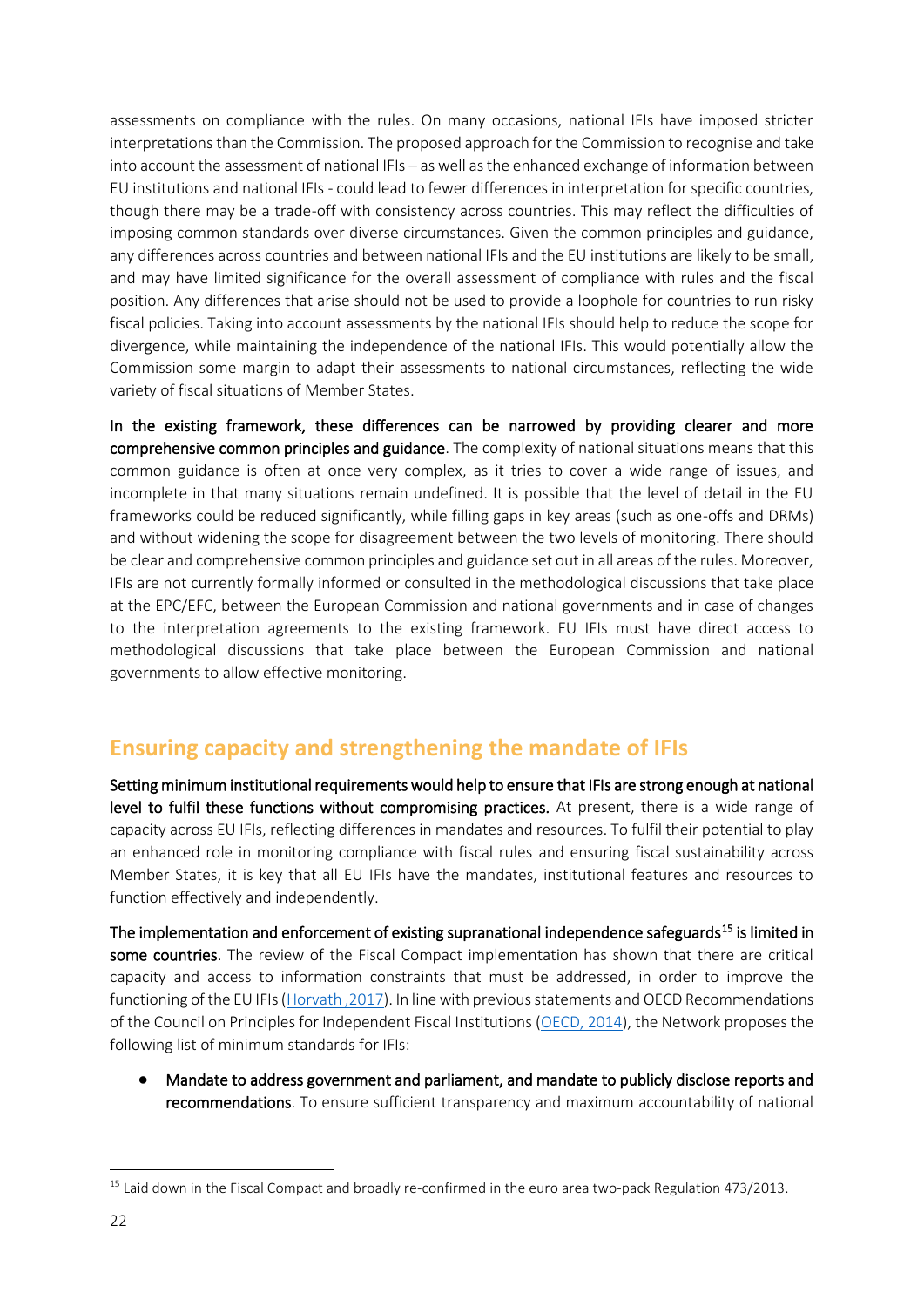governments, IFIs should be able to directly address national authorities as well as issue and disclose reports and recommendations at their discretion.

- Good and timely access to information. Full, stable and real-time access to information is paramount to ensure that IFIs can fulfil their functions. IFIs should be able to obtain accurate information on demand from national statistical offices, national governments and the Commission without an undue delay and at no cost. Any restrictions on access to information should be clearly defined in law. IFIs should also be able to participate in committees at national level related to accounting or measurement aspects of fiscal policies.
- Effective implementation of the 'Comply or Explain' principle. This principle is a key instrument in the IFI toolbox to enhance national ownership under the TSCG. The details on implementation of this principle should be included and clearly defined in national regulations. Moreover, all official correspondence between national IFIs and public administrations under the 'Comply or Explain' principle should be made public immediately.
- Adequate level of resources and management flexibility. A sufficient and stable level of resources (both financial and staff) is essential to ensure that IFIs can fulfil their functions effectively at all times. IFI budgets should be protected from political interference, potentially through a multiyear budgetary appropriation that stretches beyond the national electoral cycle. IFI funding should also be sufficient to allow for the production of own-initiative reports. Finally, IFIs should have adequate flexibility to manage their resources (incl. hiring and firing staff) as they see fit, to ensure that their independence is preserved.
- Sufficient safeguards against political pressures. It is essential that board members are selected under a transparent procedure based on their merit and competence. The hiring process should be subject to strict rules on conflict of interest, and board member terms should be independent of an electoral cycle. Moreover, it is paramount that IFIs are able to produce reports and analysis on their own initiative, so long as the reports are consistent with the mandate of IFIs.

Including these minimum standards in the EU fiscal framework will strengthen national IFIs individually and collectively, enhancing national ownership of fiscal policies.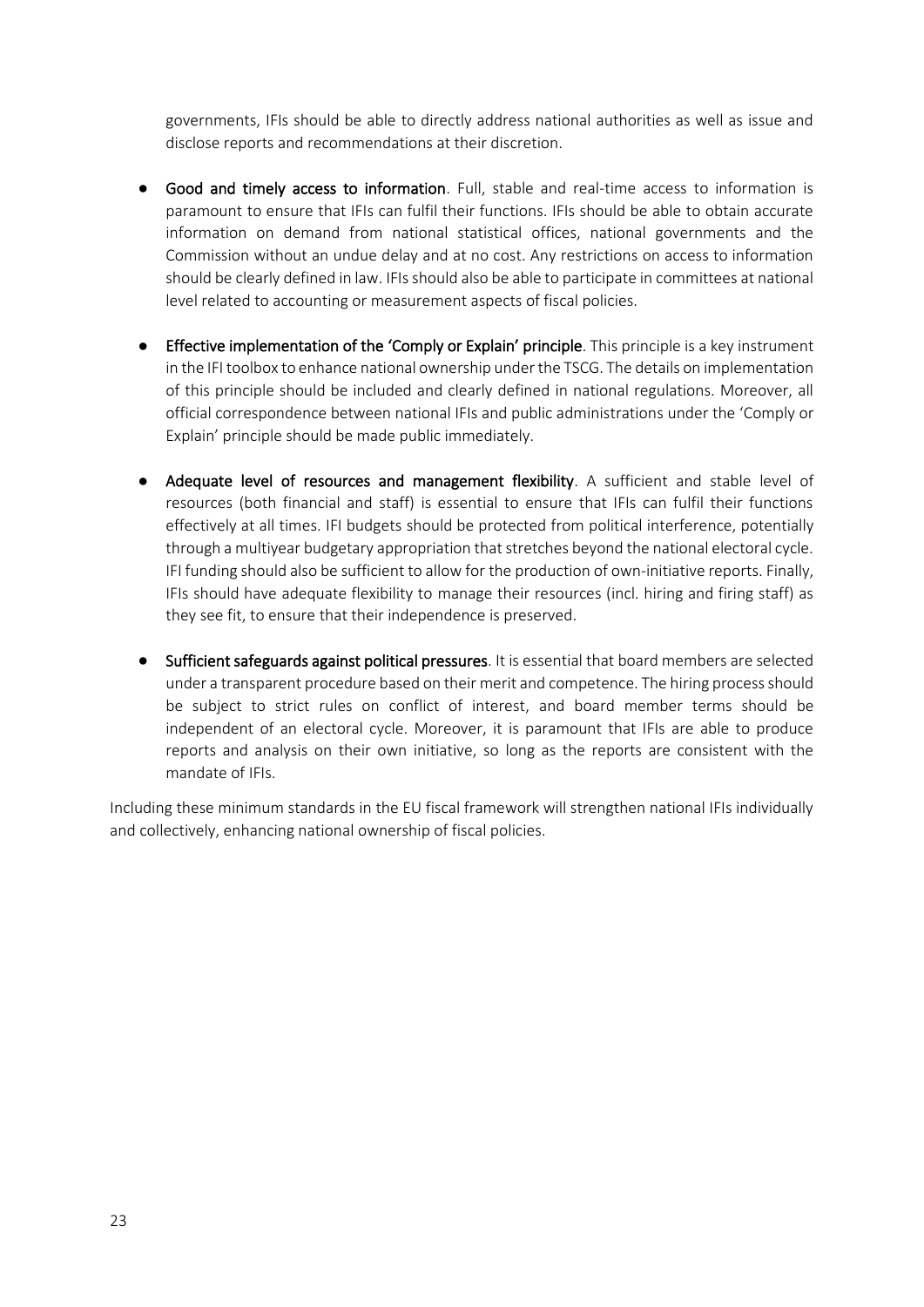# <span id="page-23-0"></span>**Data and information to support fiscal monitoring and assessment**

The setting and enforcement of fiscal rules should be supported by better data and information. This would aid the wider assessment of fiscal policy needs and sustainability based on a broad range of indicators. The existing requirements to provide reliable statistical data on the general government fiscal position in a timely and comparable way is a key achievement of EU fiscal governance. It has led to an overall improvement in fiscal transparency and the information available on the public finances.

While some indicators have shown limitations when applied to EU fiscal rules, they can nevertheless provide relevant information. There is scope to improve and add to these measures. In addition, some key concepts, such as one-offs and discretionary revenue measures, would need to continue to be measured under any EU fiscal framework.. The incentive to meddle with certain public finance metrics, in order to appear to perform better, should be minimised by making relevant metrics of public finances simpler and more transparent. Moreover, IFIs could provide independent objective assessments of the various measures of public finances as well as budgetary forecasts to ensure the information is reliable and accurate.

A number of specific improvements to economic and budgetary information could be made:

- Member States should be required to produce credible medium-term fiscal projections covering 4 years<sup>16</sup>, that are consistent with the stability/convergence programme updates. This would help to understand the fiscal position, strengthen the medium-term orientation of fiscal choices and allow exceptional changes (if any) to be tracked over time. Although producing reliable medium-term estimates might prove challenging, especially during significant economic shocks, it should not weaken the medium-term focus. Medium-term projections are necessary to provide more stability and predictability of public resources and their allocation [\(Network of](https://www.euifis.eu/images/MTBF_PAPER.pdf)  [EU IFIs, 2018\)](https://www.euifis.eu/images/MTBF_PAPER.pdf). These projections should be subject to assessment and/or endorsement by national IFIs and be based on realistic 'no policy change' assumptions. IFIs could also be tasked with the production of medium-term projections. The current requirement in the EU fiscal framework 'extrapolates past revenue and expenditure'. The approach should assume that countries continue to provide the same public services and benefits as well as the same level of public investment with the same tax system unless there are explicit policies to the contrary or clear deviations from this in practice. This includes taking into account the impact of inflation and rising costs and changes in population dynamics. The IFIs would also welcome publication of medium-term fiscal projections covering the same period by the European Commission.
- Simplification, increased transparency and methodological improvements are required in the assessment of output gap estimates. The output gap is a key fiscal indicator, regardless of its exact role in the fiscal rules. The existing potential output measures under the EU Commonly Agreed Methodology (CAM) are procyclical [\(Darvas, 2019\)](https://www.bruegel.org/2019/10/why-structural-balances-should-be-scrapped-from-eu-fiscal-rules/), especially at the end of the sample or of the forecast period. Consequently, output gaps are under-estimated (in absolute terms), particularly in some countries [\(Barnes and Casey, 2019\)](https://voxeu.org/article/euro-area-budget-rules-spending-must-avoid-pro-cyclicality-trap).<sup>17</sup> Any method to estimate the output gap or potential output is likely to face challenges, including the procyclical nature of many economic forecasts, and imply trade-offs. However, some methods perform better than others

 $16$  Documents should cover yeart-1 - year t+3, with fiscal projection from yeart onwards.

 $17$  According to the Commission, output gap estimates are procyclical 'only to a reasonable degree' ( $EC$ , 2019).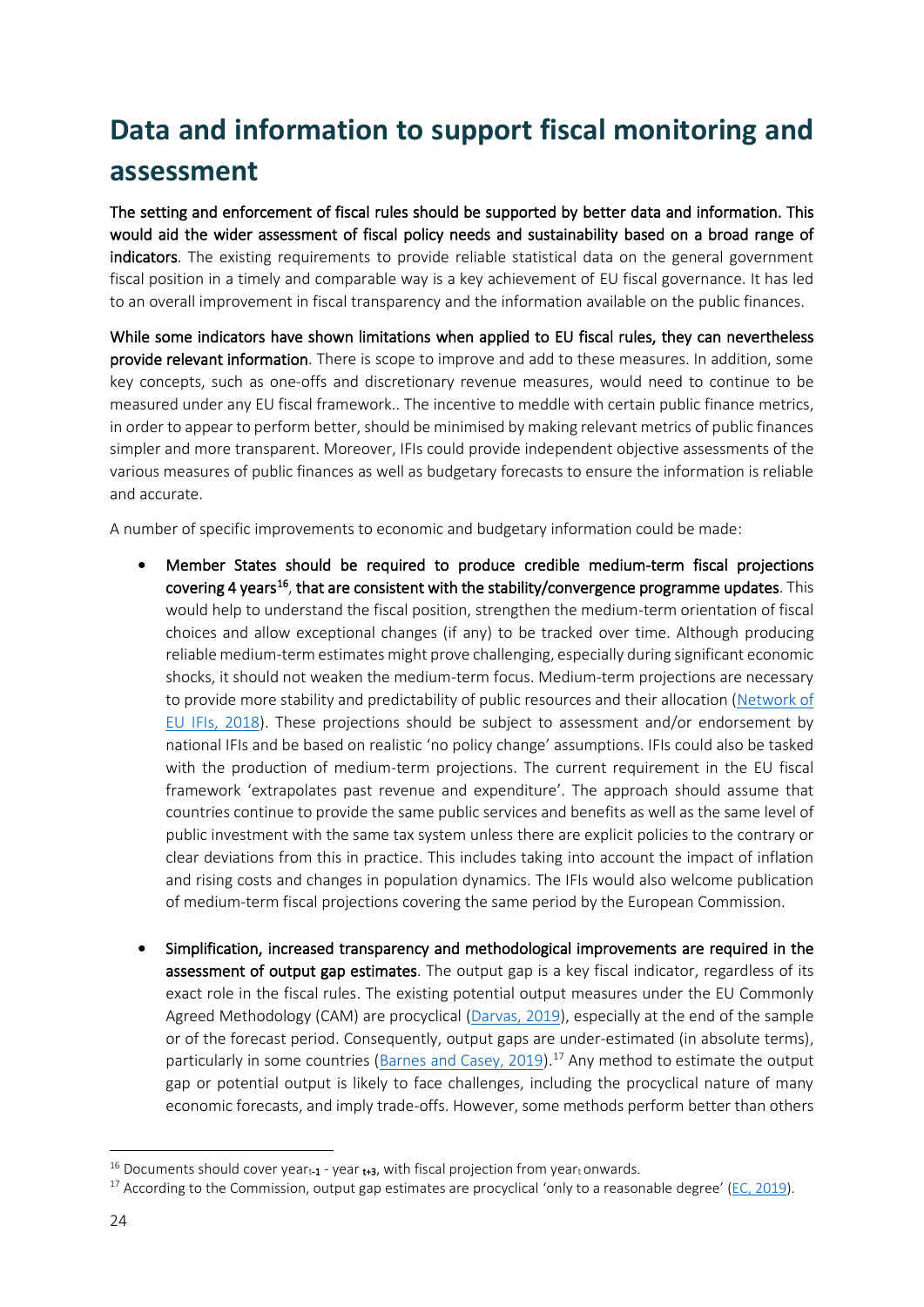in terms of cyclicality and stability in real time. The EU CAM method, in some cases, can be relatively procyclical and volatile [\(Casey, 2018\)](https://www.fiscalcouncil.ie/wp-content/uploads/2018/01/Casey-E-2018-Estimating-Irelands-Output-Gap.pdf).

To address this, one approach would be to reduce the emphasis on potential output and the output gap in numerical fiscal rules, for example by putting less weight on the structural balance and the MTO. In addition, a greater role could be given in surveillance to alternative methodologies, including country-specific approaches developed at national level that provide alternative guidance. A suite of models seems to offer a relatively favourable approach in many cases. Most IFIs use their own national models of potential output [\(Network of EU IFIs, 2018\)](https://www.euifis.eu/download/ogwg_paper.pdf). While the Commission may continue to use the standard CAM method for assessing compliance with the rules, greater focus on alternative measures of potential output designed for national circumstances could improve the assessment of fiscal policy and how the rules should be applied. The methodology behind alternative measures of potential output may benefit from recognition by the domestic IFIs.

- Improved treatment of one-off measures is necessary to improve the monitoring of the underlying fiscal position. Proper identification of one-off measures is crucial for the analysis of headline budget balance developments and the underlying fiscal position (e.g., structural budget balance). However, the current fiscal framework does not provide a clear definition of one-off measures. The most comprehensive EU document on one-off measures - Public finances in the EMU 2015 - only presents guiding principles for the classification of the one-off measures and an indicative list of one-off characteristics. Nevertheless, many questions about the definition and measurement of one-offs are left unanswered. This results in substantial differences in the treatment of one-offs across countries and limited coverage of one-offs, particularly those that last longer than a year. More guidance on the classification of one-off measures would lead to better treatment of one-offs across countries and improved quality and reporting of data.
- Better measurement of the discretionary-revenue measures (DRMs) would enhance fiscal monitoring. Discretionary revenue measures are essential for the assessment of the government fiscal stance and play an important role in both preventive and corrective arms of the current fiscal framework [\(EC, 2013\)](https://ec.europa.eu/economy_finance/publications/economic_paper/2013/pdf/ecp499_en.pdf). Despite recent efforts to reach a common definition of DRMs and improve the quality and transparency of their reporting, more progress is required to improve the measurement and set out clear standards for doing this. Such estimates should be based on the permanent change in fiscal position. This is particularly important given that the size of adopted DRMs can reach as much as 2% of GDP in some EU counties [\(Carnot & de](https://ec.europa.eu/economy_finance/publications/economic_paper/2015/pdf/ecp543_en.pdf)  [Castro, 2015\)](https://ec.europa.eu/economy_finance/publications/economic_paper/2015/pdf/ecp543_en.pdf). Measurement of DRMs should pay particular attention to their duration and the phase of the cycle. For instance, measuring multi-annual DRMs at the peak of the cycle could lead to unrealistic estimates for the following years. Instead, computation of a successive incremental impact over the years could produce more accurate estimates. IFIs could be tasked with estimation or assessment of DRMs as they are well-placed and, if provided with adequate information on data and assumptions, have sufficient technical expertise to produce accurate and reliable estimates or to endorse those of the government.
- More transparency is warranted with regards to the disbursement and usage of the EU funds. EU funds make up a substantial part of national budgets in some countries, where total transfers from the EU over 2014-2020 amount to about a quarter (25%) of GDP in 2020 [\(EC, 2020\)](https://ec.europa.eu/info/sites/default/files/about_the_european_commission/eu_budget/pre-allocations-mff-2014-2020_en.pdf). As in the case of DRMs, there is no harmonised treatment of funds received from the EU budget -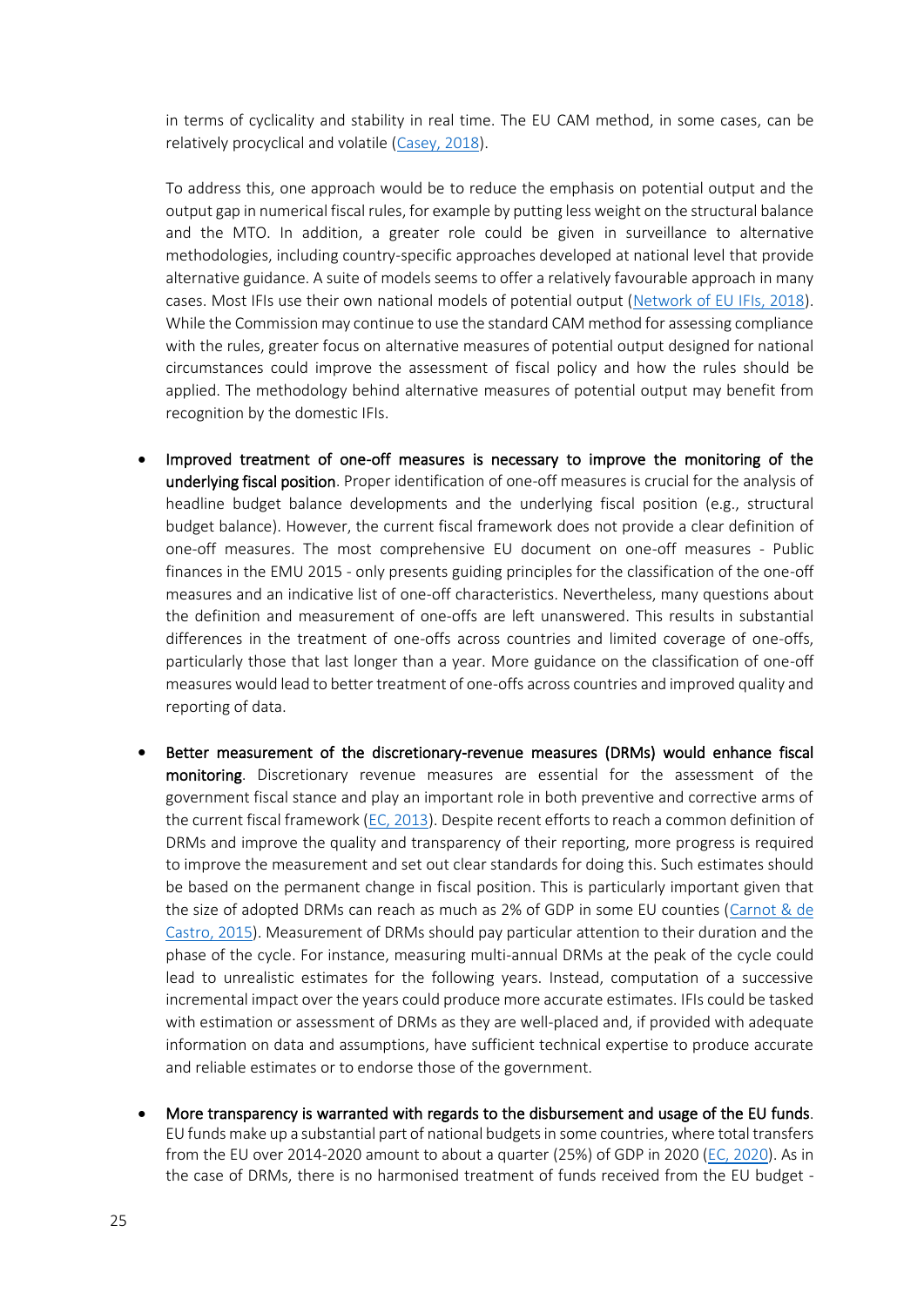both the allocation and accounting of received funds vary from country to country in the national budgetary systems. In some countries, EU funds are directly redistributed to local governments (DE) or conglomerates (FR) and therefore are not reflected in the central government budget. In other countries, EU funds are booked as income of different ministries (AT) [\(Mortensen et al, 2014\)](https://www.ceps.eu/wp-content/uploads/2014/10/Report.pdf). This hinders ample analysis of the size, beneficiaries and economic impact of the receipts from EU budget within and across countries. At the same time, in the European System of National Accounts, the principle of EU flows neutrality is well established and its implementation is continuously verified by Eurostat (see Eurostat (2019): Manual on Government Deficit and Debt: Implementation of ESA 2010, pp. 121-134.). In particular for the ex-ante perspective, fiscal policy assessment would greatly benefit from transparent and timely information on the use of EU funds from the Commission and EU Member States.

- There should be a requirement to produce debt sustainability analysis at national level, either by governments subject to national IFI oversight or by national IFIs. In light of debt reaching historical heights and long-term fiscal pressures (e.g., ageing population, climate change), rigorous well-calibrated analysis of debt sustainability is essential. Given large uncertainties and other challenges to model long-term fiscal indicators more transparency is warranted about adopted fiscal measures (incl. contingent liabilities) and modelling assumptions. Including stochastic approaches in the DSA analysis toolbox [\(Network of EU IFIs, 2021\)](https://www.euifis.eu/images/Network%20of%20EU%20IFIs%20-%20The%20Role%20of%20IFIs%20in%20assessing%20sustainability%20of%20high%20public%20debt%20post-Covid(1).pdf) would be useful, but national bodies should be free to choose their own approaches, depending on the macroeconomic environment and the level of uncertainty.
- Net debt and net worth statistics and projections should be measured and published in order to enhance the assessment of government debt stocks. The current fiscal framework only regards public debt in gross terms, without taking into account government asset positions. Reporting on net measures could contribute to a more accurate and comprehensive overview of government finances, as well as a more accurate assessment of the overall financial position of the general government [\(Ferrer & Musmeci, 2019\)](https://www.ceps.eu/wp-content/uploads/2019/03/Beyond%20Public%20Debt_0.pdf). Net debt measures should be based both on the national accounts approach - subtracting government holdings of financial assets from total public liabilities at a given year – and also on the narrower liquidity basis by deducting liquid financial assets [\(Eurostat, 2014\)](https://ec.europa.eu/eurostat/web/products-statistical-working-papers/-/KS-TC-14-005). Additionally, measurement and reporting of the net worth should be refined.<sup>18</sup> Net worth indicators give an extensive overview of the government's capacity to meet its financial obligations[\(OECD, 2015\)](https://www.oecd-ilibrary.org/docserver/gov_glance-2015-11-en.pdf?expires=1621929735&id=id&accname=guest&checksum=8FFB1E0AFD34F7E97A3DE12285F82A46#:~:text=The%20financial%20net%20worth%20of,value%20of%20its%20outstanding%20liabilities.). Measurement and reporting of so-called 'hidden-debt' such as contingent liabilities has recently been given prominence in many countries but should also be improved (e.g. uncalled guarantees) [\(ECB, 2011\)](https://www.ecb.europa.eu/pub/pdf/scpops/ecbocp132.pdf). To develop consistent and coherent reporting of the net debt and net worth, more progress should be made towards harmonising public sector accounting standards in the EU (EPSAS). The adoption of accrual-accounting would also improve the quality of national accounting data used in the rules-based framework.
- Gross and net financing needs should be projected and published in order to enhance the assessment of flows of government debt. Gross financing needs have a substantial impact on the costs of borrowing for countries with high debt stocks. In particular, research finds that high levels of public debt are more likely to be sustainable when gross financing needs are manageable [\(Gabriele et al, 2017\)](https://www.esm.europa.eu/sites/default/files/wp24final_0.pdf). Therefore, accurate and reliable information on gross financing needs is necessary for the accurate analysis of risks to debt sustainability. Gross financing needs should take into account the budget deficit, required deficit-debt adjustment

 $18$  There are a number of concepts for the General Government: net worth; net worth (including pension liabilities); financial net worth (All financial assets – financial liabilities); and net debt (EDP debt instruments - EDP debt instrument assets).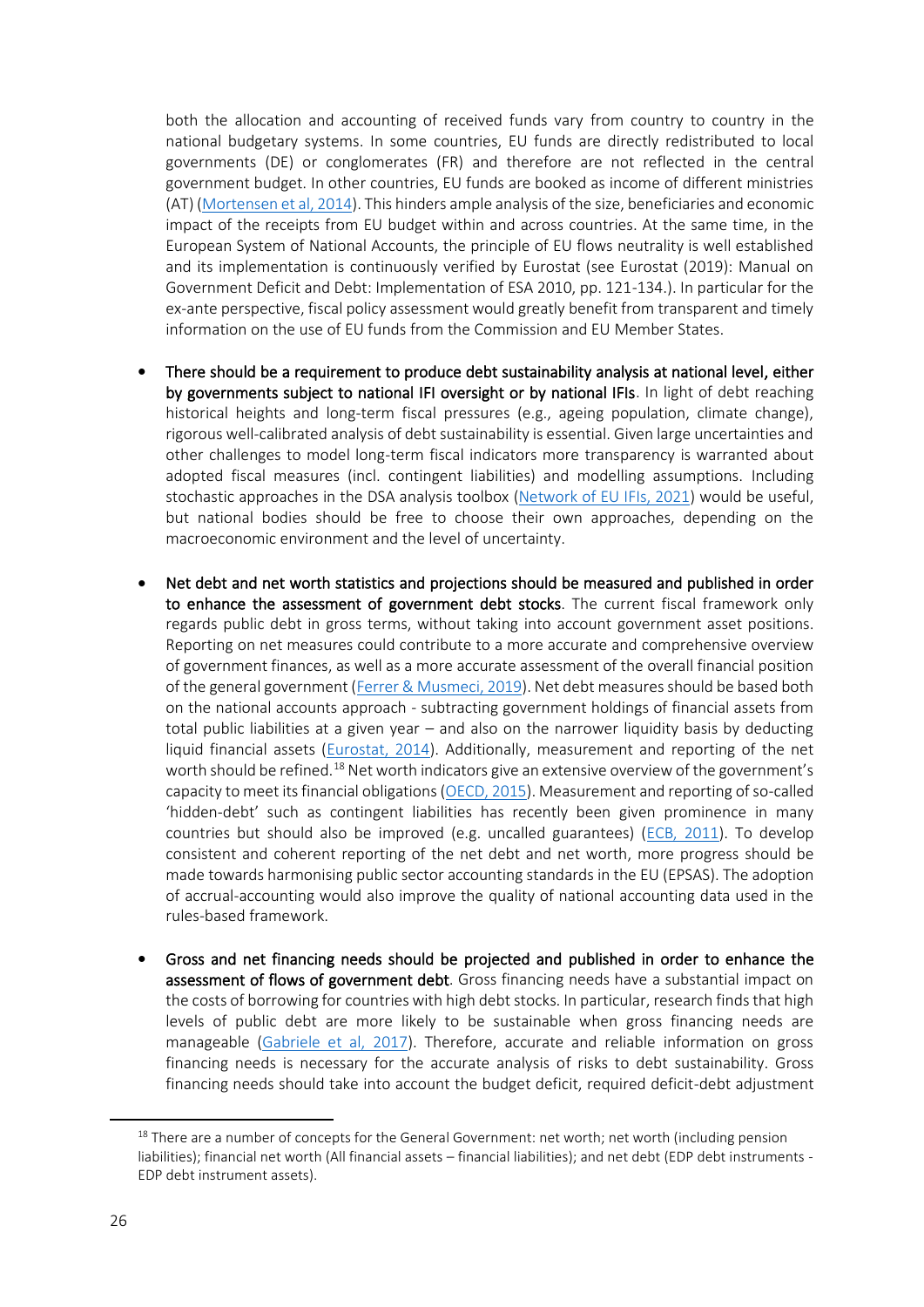and maturing debt to be rolled-over. Additionally, net financing needs could be calculated by subtracting the use of liquid financial assets (currency and deposits) from gross financing needs on annual basis. This would allow for the measurement of market conditions and short-term liquidity risks to debt sustainability [\(Bouabdallah et al., 2017\)](https://www.econstor.eu/bitstream/10419/162202/1/884528847.pdf).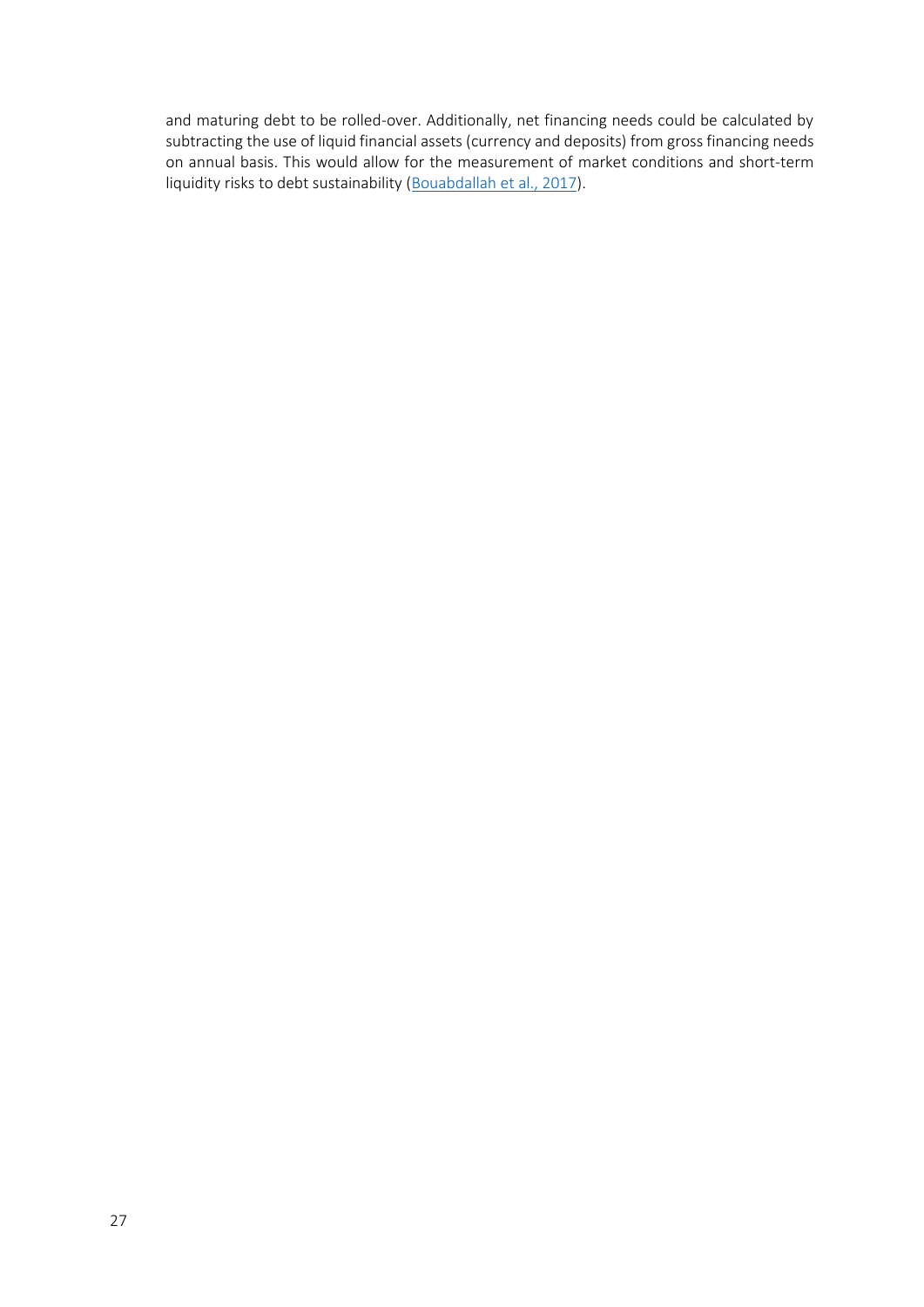## <span id="page-27-0"></span>**References**

- 1. Alcidi, C., Määttänen N. and Thirion G. (2015), *[Cross-Country Spillover Effects and Fiscal Policy](https://ec.europa.eu/research/participants/documents/downloadPublic?documentIds=080166e5a428f6c2&appId=PPGMS)  [Coordination in EMU](https://ec.europa.eu/research/participants/documents/downloadPublic?documentIds=080166e5a428f6c2&appId=PPGMS)*, FIRSTRUN Deliverable 1.1, Project ID 649261.
- 2. Anderson, J. and Darvas Z. (2020), *[New life for an old framework: redesigning the European](https://www.bruegel.org/wp-content/uploads/2020/10/IPOL_STU2020645733_EN.pdf)  [Union´s expenditure and golden fiscal rules](https://www.bruegel.org/wp-content/uploads/2020/10/IPOL_STU2020645733_EN.pdf)*, European Parliament, PE 645.733.
- 3. Andrle, M., Bluedorn, J., Eyraud, L., Kinda, T., Brooks, P., Schwartz, G., and Weber, A. (2020), '*[Reforming Fiscal Governance in the European](https://www.imf.org/external/pubs/ft/sdn/2015/sdn1509.pdf) Union*, SDN/15/09, IMF, Washington D.C.
- 4. Barnes, S. and Casey E. (2019), '[Euro area budget rules on spending must avoid the pro](https://voxeu.org/article/euro-area-budget-rules-spending-must-avoid-pro-cyclicality-trap)[cyclicality trap](https://voxeu.org/article/euro-area-budget-rules-spending-must-avoid-pro-cyclicality-trap)', VoxEU.org, 17 June.
- 5. Beetsma, R. and M. Larch (2018), 'Risk reduction and risk sharing in EU fiscal policymaking: [The role of better fiscal rules](https://voxeu.org/article/risk-reduction-and-risk-sharing-eu-role-better-fiscal-rules)', VoxEU.org, 10 May.
- 6. Beetsma, R., Debrun, X., and Sloof, R. (2017), *[The Political Economy of Fiscal Transparency](file:///C:/Users/inna/Downloads/wp17195.pdf)  [and Independent Fiscal Councils](file:///C:/Users/inna/Downloads/wp17195.pdf)*, WP/17/195, IMF, Washington, D.C.
- 7. Bénassy-Quéré, A., Brunnermeier, M., Enderlein, H., Farhi, E., Fratzscher, M., Fuest, C., Gourinchas, P., Martin, P., Pisani-Ferry, J., Rey, H., Schnabel, I., Véron, N., Weder di Mauro B., and Zettelmeyer, J. (2018) 'How to reconcile risk sharing and market discipline in the euro [area](https://voxeu.org/article/how-reconcile-risk-sharing-and-market-discipline-euro-area)', VoxEU.org, 17 January
- 8. Blanchard, O., Leandro A., and Zettelmeyer J. (2020), *[Redesigning the EU Fiscal Rules: From](https://www.economic-policy.org/wp-content/uploads/2020/10/9100_Redesigning-EU-Fiscal-Rules.pdf)  [Rules to Standards](https://www.economic-policy.org/wp-content/uploads/2020/10/9100_Redesigning-EU-Fiscal-Rules.pdf)*, 72nd Economic Policy Panel Meeting, Federal Ministry of Finance, Germany.
- 9. Bouabdallah, O., Checherita-Westphal, C., Warmedinger, T., de Stefani, R., Drudi, F., Setzer, R., and Westphal, A. (2017), *[Debt sustainability analysis for euro area sovereigns: A](https://www.econstor.eu/bitstream/10419/162202/1/884528847.pdf)  [methodological framework](https://www.econstor.eu/bitstream/10419/162202/1/884528847.pdf)*, ECB Occasional Paper, No. 185.
- 10. Capraru, S., Georgescu, G. and Sprincean, N. (2020), *[An Evaluation of IFIs Impact on EU](https://papers.ssrn.com/sol3/papers.cfm?abstract_id=3734432)  [Countries Budget Deficits](https://papers.ssrn.com/sol3/papers.cfm?abstract_id=3734432)*, Romanian Fiscal Council, Working Paper No. 2, 2020.
- 11. Carnot, N. and de Castro, F. (2015), *[The Discretionary Fiscal Effort: an Assessment of Fiscal](https://ec.europa.eu/economy_finance/publications/economic_paper/2015/pdf/ecp543_en.pdf)  [Policy and its Output Effect](https://ec.europa.eu/economy_finance/publications/economic_paper/2015/pdf/ecp543_en.pdf)*, European Commission, Economic Papers 543.
- 12. Casey, E. (2018), *[Inside the Upside Down: Estimating Ireland's Output Gap](https://www.fiscalcouncil.ie/wp-content/uploads/2018/01/Casey-E-2018-Estimating-Irelands-Output-Gap.pdf)*, Irish Fiscal Advisory Council, Working Paper, No. 5.
- 13. Constancio, V. (2020), '[The Return of Fiscal Policy and the Euro Area Fiscal Rule](https://link.springer.com/article/10.1057/s41294-020-00122-3#Fig1)', *Comparative Economic Studies*, vol. 62, 358-372.
- 14. Darvas, Z., Martin P. and Ragot, X. (2018), '[European fiscal rules require a major overhaul](https://www.bruegel.org/wp-content/uploads/2018/10/PC-18_2018.pdf)', *Policy Contribution* Issue n˚18.
- 15. Darvas, Z. (2019), '[Why structural balances should be scrapped from EU fiscal rules](https://www.bruegel.org/2019/10/why-structural-balances-should-be-scrapped-from-eu-fiscal-rules/)', *Bruegel* (blog), October, [www.bruegel.org/2019/10/why-structural-balances-should-be-scrapped](http://www.bruegel.org/2019/10/why-structural-balances-should-be-scrapped-from-eu-fiscal-rules/)[from-eu-fiscal-rules/](http://www.bruegel.org/2019/10/why-structural-balances-should-be-scrapped-from-eu-fiscal-rules/)
- 16. Darvas, Z. and Wolff, G. (2021), '[A green fiscal pact: climate investment in times of budget](https://www.bruegel.org/2021/09/a-green-fiscal-pact-climate-investment-in-times-of-budget-consolidation)  [consolidation](https://www.bruegel.org/2021/09/a-green-fiscal-pact-climate-investment-in-times-of-budget-consolidation)', Bruegel (Blog) 9 September, [www.bruegel.org/2021/09/a-green-fiscal-pact](http://www.bruegel.org/2021/09/a-green-fiscal-pact-climate-investment-in-times-of-budget-consolidation)[climate-investment-in-times-of-budget-consolidation](http://www.bruegel.org/2021/09/a-green-fiscal-pact-climate-investment-in-times-of-budget-consolidation)
- 17. De Jong, J. and Gilbert, N. D. (2018), *[Fiscal Discipline in EMU? Testing the Effectiveness of the](https://poseidon01.ssrn.com/delivery.php?ID=497104031021106092081108022120100004003044057035002028109092107094000122081103096007024026006007024061114115071116016065021022049061090039081012102112080076119107071007018054111082085103112099094112004103088114006095025068020067121005086122115076123020&EXT=pdf&INDEX=TRUE)  [Excessive Deficit Procedure](https://poseidon01.ssrn.com/delivery.php?ID=497104031021106092081108022120100004003044057035002028109092107094000122081103096007024026006007024061114115071116016065021022049061090039081012102112080076119107071007018054111082085103112099094112004103088114006095025068020067121005086122115076123020&EXT=pdf&INDEX=TRUE)*, De Nederlandsche Bank Working Paper No. 607.
- 18. Deroose, S., Carnot, N., Pench, L. R., and Mourre, G. (2018), 'EU fiscal rules: Root causes of its [complexity](https://voxeu.org/article/eu-fiscal-rules-root-causes-its-complexity)', VoxEU.org, 14 September.
- 19. European Commission (2013), '[Discretionary tax measures: pattern and impact on tax](https://ec.europa.eu/economy_finance/publications/economic_paper/2013/pdf/ecp499_en.pdf)  [elasticities](https://ec.europa.eu/economy_finance/publications/economic_paper/2013/pdf/ecp499_en.pdf)', *Economic Papers* 499.
- 20. European Commission (2018), *[Enhanced Fiscal Integration in the EMU?](https://ec.europa.eu/info/sites/default/files/economy-finance/dp082_en.pdf)*, Discussion paper 082.
- 21. European Commission (2018), *[Communication on the review of the flexibility under the](https://ec.europa.eu/info/sites/default/files/economy-finance/com_2018_335_en.pdf)  [Stability and Growth Pact](https://ec.europa.eu/info/sites/default/files/economy-finance/com_2018_335_en.pdf)*, Staff Working Document 270 final.
- 22. European Commission (2019), *[The Procyclicality of Potential Output](https://ec.europa.eu/info/sites/default/files/economy-finance/ecfin_forecast_autumn_2019_special-issue-3_en.pdf)*, European Economic Forecast, Autumn 2019.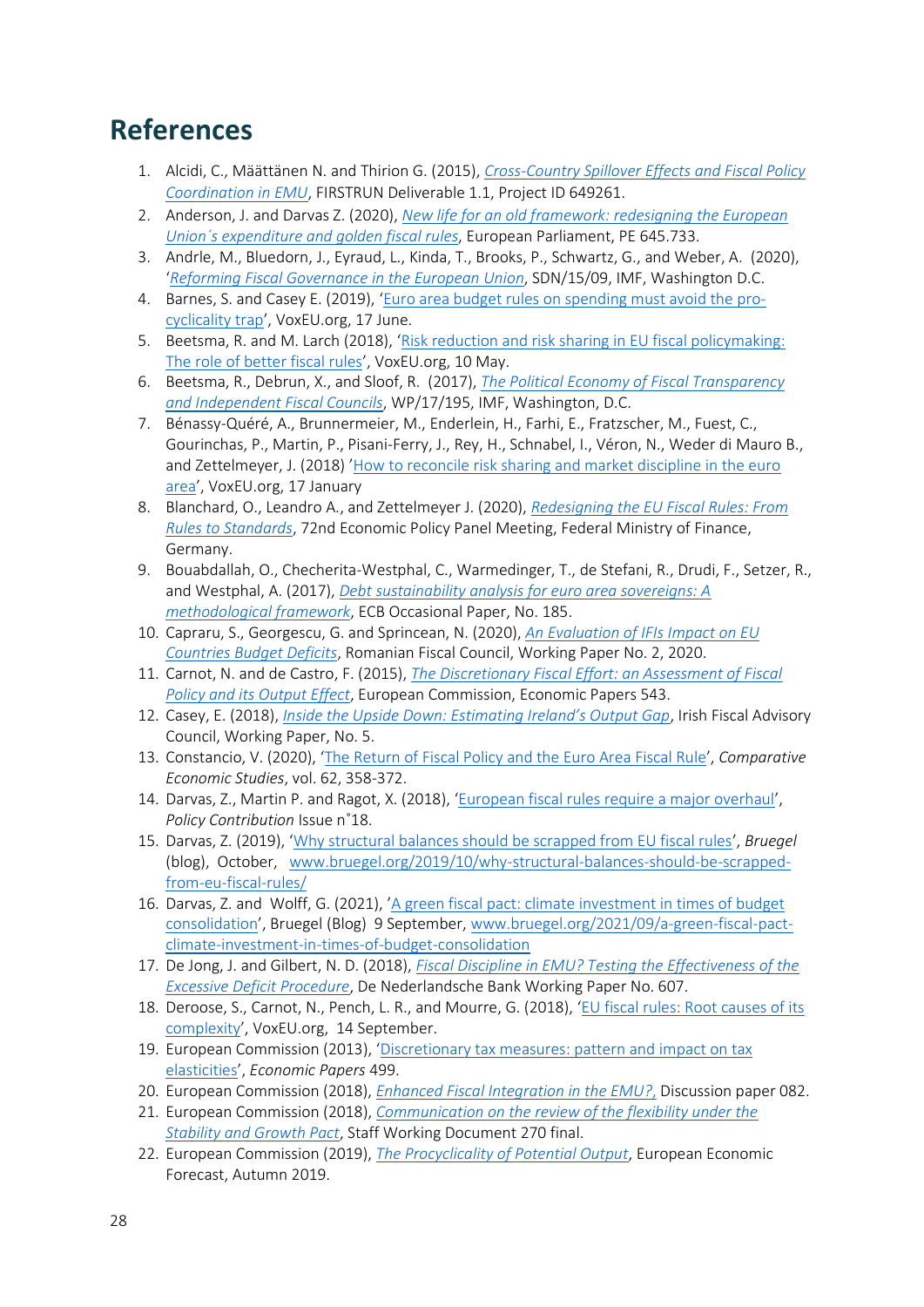- 23. European Commission (2019), *[Vade Mecum on the Stability & Growth Pact](https://ec.europa.eu/info/sites/default/files/economy-finance/ip101_en.pdf)*, Institutional Paper 101.
- 24. European Commission (2020), *[Communication of Economic Governance Review](https://ec.europa.eu/info/sites/default/files/economy-finance/com_2020_55_en.pdf)*, Staff Working Paper (2020) 211.
- 25. European Commission (2020), *[Coronavirus: Commission proposes to activate fiscal](https://ec.europa.eu/commission/presscorner/detail/en/IP_20_499)  [framework's general escape clause to respond to pandemic](https://ec.europa.eu/commission/presscorner/detail/en/IP_20_499)*, Press release, 20 March.
- 26. European Commission (2021), *[Questions and answers: Communication on fiscal policy](https://ec.europa.eu/commission/presscorner/detail/en/qanda_21_885)  [response to coronavirus pandemic](https://ec.europa.eu/commission/presscorner/detail/en/qanda_21_885)*, Press release, 3 March.
- 27. European Commission (2021), *[European Economic Forecast](https://ec.europa.eu/info/sites/default/files/economy-finance/ecfin_forecast_spring_2021_statistical-annex_en.pdf) – Spring 2021*, Institutional Paper 149.
- 28. European Commission (2021), *[Debt Sustainability Monitor 2020](https://ec.europa.eu/info/publications/debt-sustainability-monitor-2020_en)*, Institutional Paper 143.
- 29. European Commission (2021), *[The 2021 Ageing Report](https://ec.europa.eu/info/publications/2021-ageing-report-economic-and-budgetary-projections-eu-member-states-2019-2070_en)*, Institutional Paper 148.
- 30. González-Páramo, J.M. (2004) *[Speech by José Manuel González-Páramo, Member of the](https://www.ecb.europa.eu/press/key/date/2004/html/sp041111_2.en.html)  [Executive Board of the European Central Bank](https://www.ecb.europa.eu/press/key/date/2004/html/sp041111_2.en.html)*, at Internationales Finanz- und Wirtschaftsforum, 11 November.
- 31. European Central Bank (2011), *[The size and composition of government debt in the Euro area](https://www.ecb.europa.eu/pub/pdf/scpops/ecbocp132.pdf)*, Occasional Paper 132.
- 32. European Central Bank (2016), *[Public investment in Europe](https://www.ecb.europa.eu/pub/pdf/other/eb201602_article02.en.pdf)*, ECB Economic Bulletin, Issue 2.
- 33. European Central Bank (2021), *[Monetary policy decisions](https://www.ecb.europa.eu/press/pr/date/2021/html/ecb.mp210422~f075ebe1f0.en.html)*, Press release, 22 April.
- 34. European Central Bank (2021), *[Macroeconomic projections](https://www.ecb.europa.eu/pub/projections/html/index.en.html)*, Press release, September.
- 35. European Fiscal Board (2019), *[Assessment of EU fiscal rules](https://ec.europa.eu/info/sites/default/files/2019-09-10-assessment-of-eu-fiscal-rules_en.pdf)*.
- 36. European Fiscal Board (2020), *[Numerical compliance with EU fiscal rules](https://ec.europa.eu/info/sites/default/files/numerical_compliance_with_eu_fiscal_rules_en_3.pdf)*.
- 37. Eurostat (2014), *[Measuring net government debt: theory and practice](https://ec.europa.eu/eurostat/web/products-statistical-working-papers/-/KS-TC-14-005)*, Statistical working paper, Publications Office of the European Union, Luxembourg
- 38. Feld, L., Schmidt, C., Schnabel I., and Wieland, V. (2018), '[Refocusing the European fiscal](https://voxeu.org/article/refocusing-european-fiscal-framework)  [framework](https://voxeu.org/article/refocusing-european-fiscal-framework)', VoxEU.org , 12 September.
- 39. Ferrer, J. and Musmeci R. (2019), *[Beyond Public Debt](https://www.ceps.eu/wp-content/uploads/2019/03/Beyond%20Public%20Debt_0.pdf)*, CEPS Research Report, 2019/10.
- 40. Gabriele, C., Erce, A., Athanasopoulou, M. and Rojas, J. (2017), *[Debt Stocks Meet Gross](https://www.esm.europa.eu/sites/default/files/wp24final_0.pdf)  [Financing Needs: A Flow Perspective into Sustainability](https://www.esm.europa.eu/sites/default/files/wp24final_0.pdf)*, Working Paper Series, 24/2017.
- 41. Caselli, F. and Wingender P. (2018), *[Bunching at 3 Percent: The Maastricht Fiscal Criterion and](https://www.imf.org/en/Publications/WP/Issues/2018/08/03/Bunching-at-3-Percent-The-Maastricht-Fiscal-Criterion-and-Government-Deficits-46135)  [Government Deficits](https://www.imf.org/en/Publications/WP/Issues/2018/08/03/Bunching-at-3-Percent-The-Maastricht-Fiscal-Criterion-and-Government-Deficits-46135)*, IMF, Working Paper No. 18/182.
- 42. Gern, K., Kooths S., and Stolzenburg U. (2020), *[When and How to Deactivate the SGP General](https://www.europarl.europa.eu/RegData/etudes/IDAN/2020/651376/IPOL_IDA(2020)651376_EN.pdf)  [Escape Clause](https://www.europarl.europa.eu/RegData/etudes/IDAN/2020/651376/IPOL_IDA(2020)651376_EN.pdf)*, European Parliament, PE 651.376
- 43. Gootjes, B. and de Haan, J. (2020), '[Procyclicality of fiscal policy in European Union countries](https://www.sciencedirect.com/science/article/pii/S0261560620302321)', *Journal of International Money and Finance*, 102276.
- 44. Hagemann, R. (2011), *[How Can Fiscal Councils Strengthen Fiscal Performance](https://ideas.repec.org/a/oec/ecokac/5kg2d3gx4d5c.html)*, OECD Publishing, vol. 2011(1), pages 1-24.
- 45. Hessel, J., Gilbert N. and de Jong, J. (2017), *[Capitalising on the euro](https://www.dnb.nl/media/pxrj2lkj/201707_nr_2_-2017-_capitalising_on_the_euro.pdf)*, De Nederlandsche Bank, Occasional Study, Volume 15-2.
- 46. Kamps, C. and Leiner-Killinger N. (2019), *[Taking stock of the functioning of the EU fiscal rules](https://www.ecb.europa.eu/pub/pdf/scpops/ecb.op231~c1ccf67bb3.en.pdf)  [and options for reform](https://www.ecb.europa.eu/pub/pdf/scpops/ecb.op231~c1ccf67bb3.en.pdf)*, ECB, Occasional Paper, 231/2019.
- 47. Marinheiro, C. (2020), *[The expenditure benchmark: complex and unsuitable for independent](https://link.springer.com/article/10.1057%2Fs41294-021-00151-6)  [fiscal institutions](https://link.springer.com/article/10.1057%2Fs41294-021-00151-6)*, Comp Econ Stud (2021).
- 48. Martin, P., Pisany-Ferry J. and Ragot X. (2021), '[A new template for the European fiscal](https://voxeu.org/article/new-template-european-fiscal-framework)  [framework](https://voxeu.org/article/new-template-european-fiscal-framework)', VoxEU.org, 26 May.
- 49. Micossi, S. (2020), *Sovereign debt management in the euro area as a common action problem*, CEPS Policy Insight, PI2020-27.
- 50. Mortensen, J., Ferrer, J. and Infelise, F. (2014), *[How do Member States handle contributions](https://www.ceps.eu/wp-content/uploads/2014/10/Report.pdf)  [to the EU budget in their national budgets?](https://www.ceps.eu/wp-content/uploads/2014/10/Report.pdf)*, European Parliament, PE 490.686.
- 51. Network of EU IFIs (2015), *[Position paper on initiative to strengthen the EU fiscal framework.](https://www.euifis.eu/download2/EUIFIS_network_position_paper_final_02.pdf)*
- 52. Network of EU IFIs (2016), *[Defining and enforcing minimum standards for IFIs](https://www.euifis.eu/download2/minimumstandards_final.pdf)*.
- 53. Network of EU IFIs (2019), *[Network Statement on the Need to Reinforce and Protect EU IFIs](https://www.euifis.eu/download/statement_reinforcing_and_protecting_ifi_s.pdf)*.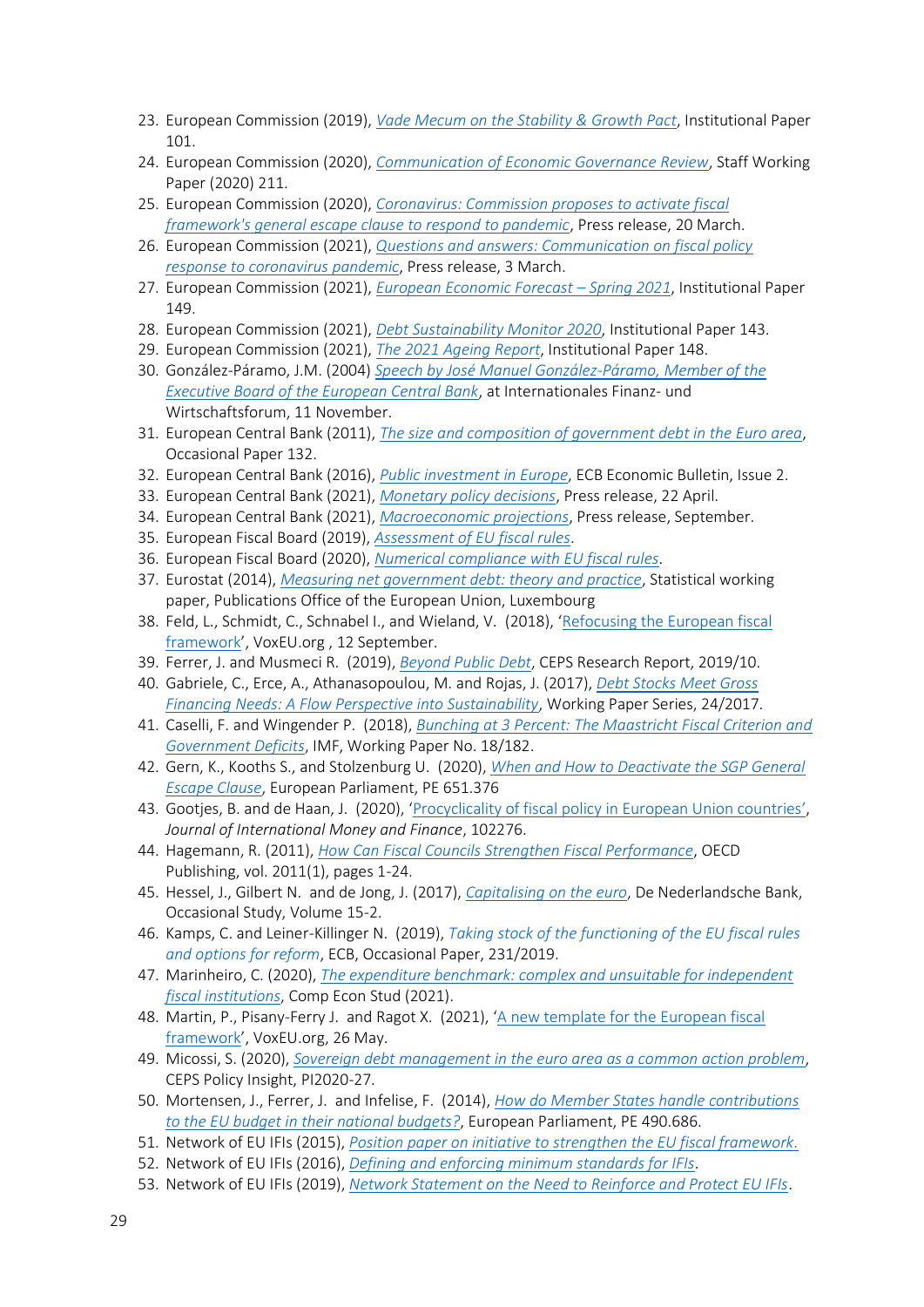- 54. Network of EU IFIs (2021), *[The role of IFIs in assessing the sustainability of high public debt](https://www.euifis.eu/eng/fiscal/303/the-role-of-ifis-in-assessing-the-sustainability-of-high-public-debt)*, Research report for the EFB Annual Conference, February 2021.
- 55. Network of EU IFIs (2021), *[How to strengthen fiscal surveillance towards a medium-term](https://www.euifis.eu/eng/fiscal/302/how-to-strengthen-fiscal-surveillance-towards-a-medium-term-focus)  [focus?](https://www.euifis.eu/eng/fiscal/302/how-to-strengthen-fiscal-surveillance-towards-a-medium-term-focus)*, Research report for the EFB Annual Conference, February 2021.
- 56. Network of EU IFIs (2021), *[The public debt outlook in the EMU post Covid: A key challenge for](file:///C:/Users/barnes_s/AppData/Local/Microsoft/Windows/INetCache/Content.Outlook/IIWY2TS1/The%20public%20debt%20outlook%20in%20the%20EMU%20post%20Covid:%20A%20key%20challenge%20for%20the)  [the EU fiscal framework](file:///C:/Users/barnes_s/AppData/Local/Microsoft/Windows/INetCache/Content.Outlook/IIWY2TS1/The%20public%20debt%20outlook%20in%20the%20EMU%20post%20Covid:%20A%20key%20challenge%20for%20the)*", Research report for the EFB Annual Conference, February 2021.
- 57. OECD (2015), '[Financial net worth of general government](https://doi.org/10.1787/gov_glance-2015-11-en)', in *Government at a Glance 2015*, OECD Publishing.